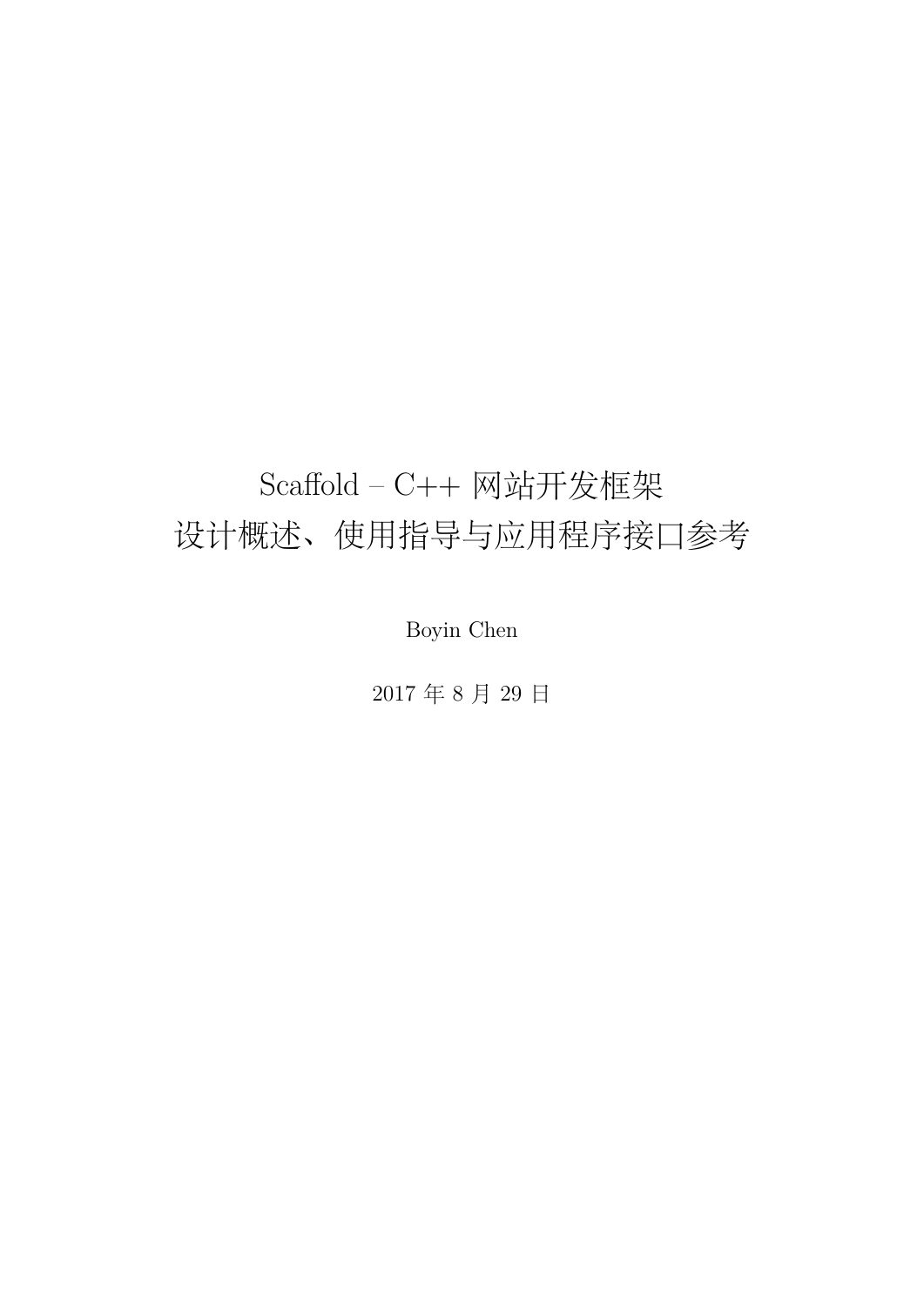| . . |
|-----|

| 第一章 | 概述                                                  | $\mathbf{1}$    |
|-----|-----------------------------------------------------|-----------------|
| 1.1 | 项目简介                                                | $\mathbf{1}$    |
| 1.2 | 你好,世界!                                              | $\mathbf{1}$    |
| 1.3 |                                                     | $\overline{2}$  |
|     | 1.3.1<br>解决依赖                                       | $\overline{2}$  |
|     | 1.3.2                                               | $\overline{2}$  |
|     | 1.3.3<br>构建后事项 ...................................  | 3               |
| 1.4 | 使用方法                                                | 3               |
| 1.5 |                                                     | 3               |
|     |                                                     |                 |
| 第二章 | 项目架构                                                | $\overline{4}$  |
| 2.1 | 基本组件                                                | $\overline{4}$  |
|     | 2.1.1                                               | $\overline{4}$  |
|     | 2.1.2                                               | $\overline{4}$  |
|     | 2.1.3                                               | $\overline{5}$  |
|     | 2.1.4                                               | $\overline{5}$  |
|     | 2.1.5                                               | $\overline{5}$  |
|     | 2.1.6<br>回调函数的形态 .................................. | $6\phantom{.}6$ |
| 2.2 | 插件                                                  | $6\phantom{.}6$ |
|     | 2.2.1                                               | $\overline{7}$  |
|     | 2.2.2                                               | $\overline{7}$  |
| 2.3 | 杂项                                                  | 8               |
|     | 2.3.1                                               | 8               |
|     | 2.3.2<br>字符串相关                                      | 8               |
|     | 2.3.3                                               | 8               |
|     | 2.3.4                                               | 8               |
| 第三章 | 应用程序接口参考                                            | 9               |
| 3.1 |                                                     | 9               |
|     |                                                     |                 |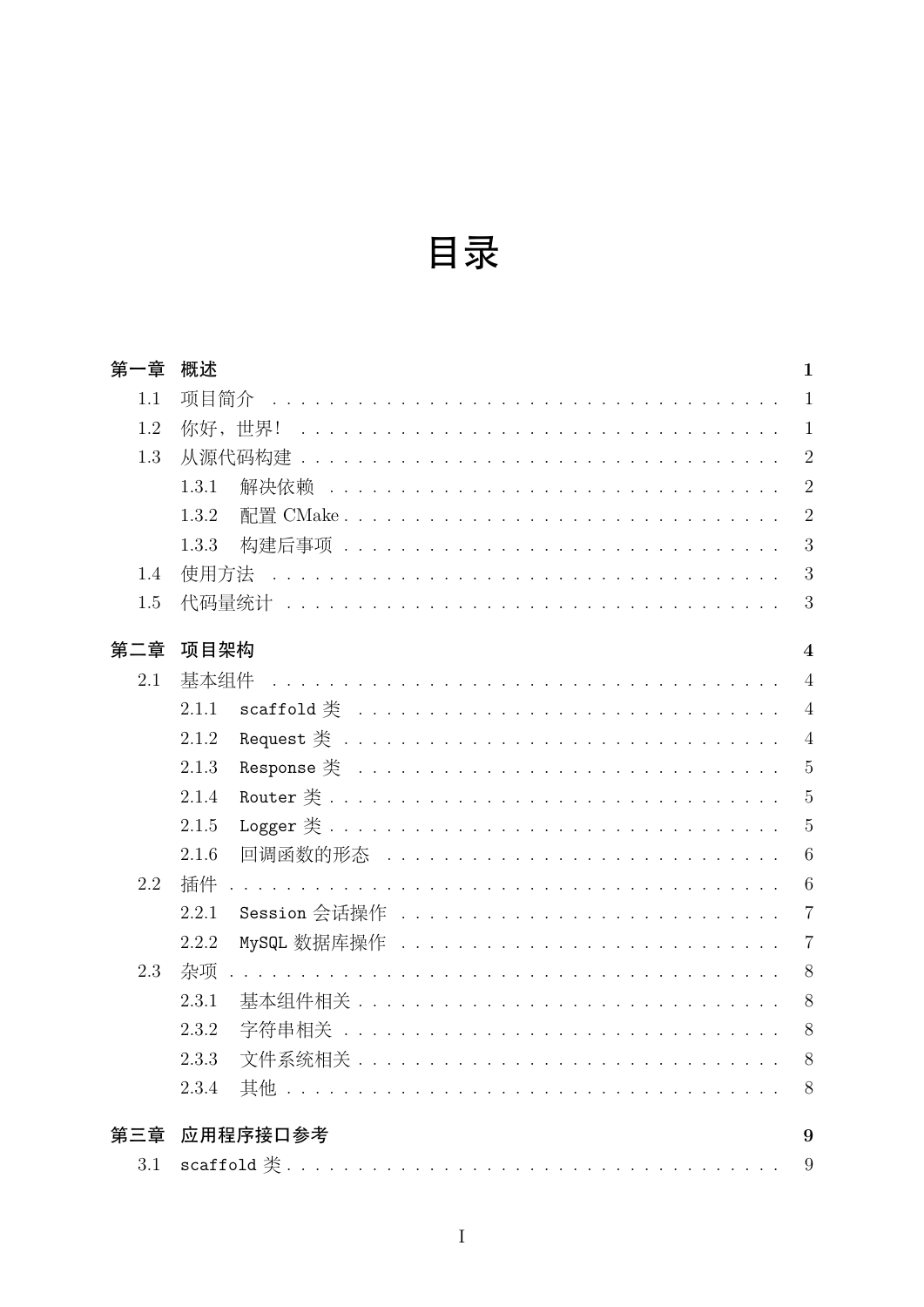|     | 3.1.1 |               |
|-----|-------|---------------|
|     | 3.1.2 |               |
|     | 3.1.3 | 10            |
|     | 3.1.4 | 10            |
| 3.2 |       | 11            |
|     | 3.2.1 | 11            |
|     | 3.2.2 | 12            |
| 3.3 |       | 13            |
|     | 3.3.1 | 13            |
|     | 3.3.2 | 14            |
|     | 3.3.3 | 15            |
| 3.4 |       | 16            |
|     | 3.4.1 | 16            |
|     | 3.4.2 | 访问日志记录器<br>17 |
| 第四章 | 插件    | 18            |
| 4.1 |       | 18            |
|     | 4.1.1 |               |
|     | 4.1.2 | 19            |
| 4.2 |       | 19            |
|     | 4.2.1 | 19            |
|     | 4.2.2 | 20            |
|     | 4.2.3 | 20            |
| 4.3 |       | 20            |
|     | 4.3.1 |               |
|     | 4.3.2 |               |
|     | 4.3.3 | 22            |
|     |       |               |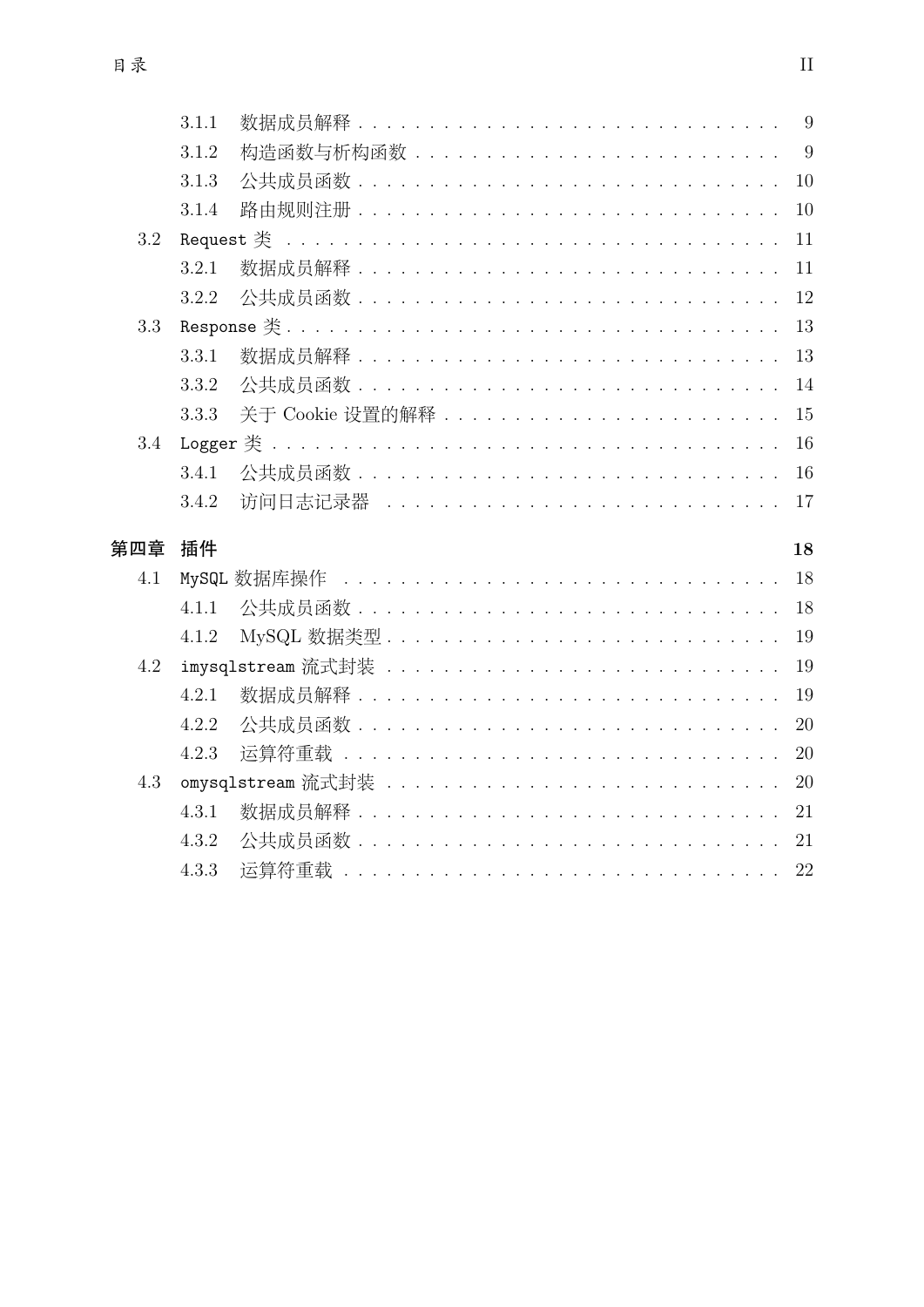# 第一章 概述

## **1.1** 项目简介

Scaffold(脚手架)是一个 C++ 编写的网站开发框架(库), 面向用户暴露的部分 启发自著名 Node.js 网站应用框架 Express.js<sup>1</sup>, 集成了 Web 开发所需的常用功能。该框 架内置 HTTP(S) 支持 (HTTP/1.1), 底层使用 Cesanta 公司的纯 C 编写的 Mongoose<sup>2</sup> 嵌入式服务器,具有很强的可移植性。出于性能与 API 美观性考虑, 使用 Scaffold 需要  $C++11$  的支持。

## **1.2** 你好,世界!

让我们来从一个最简单直接的例子看看如何使用 Scaffold 进行网站开发。

```
#include <scaffold/Request.hpp>
#include <scaffold/Response.hpp>
#include <scaffold/Scaffold.hpp>
int main(void)
{
    auto app = Scaffold();
    app.get("/", [](Request &req, Response &res)
    {
        res.send("Hello World!");
    });
    app.listen(3000);
}
```
编译这段程序(记得链接 scaffold),并打开浏览器,访问 http://localhost:3000/。 看看有什么结果输出?

 $^{1}$ 请参看 https://expressjs.com

<sup>2</sup>请参看 https://cesanta.com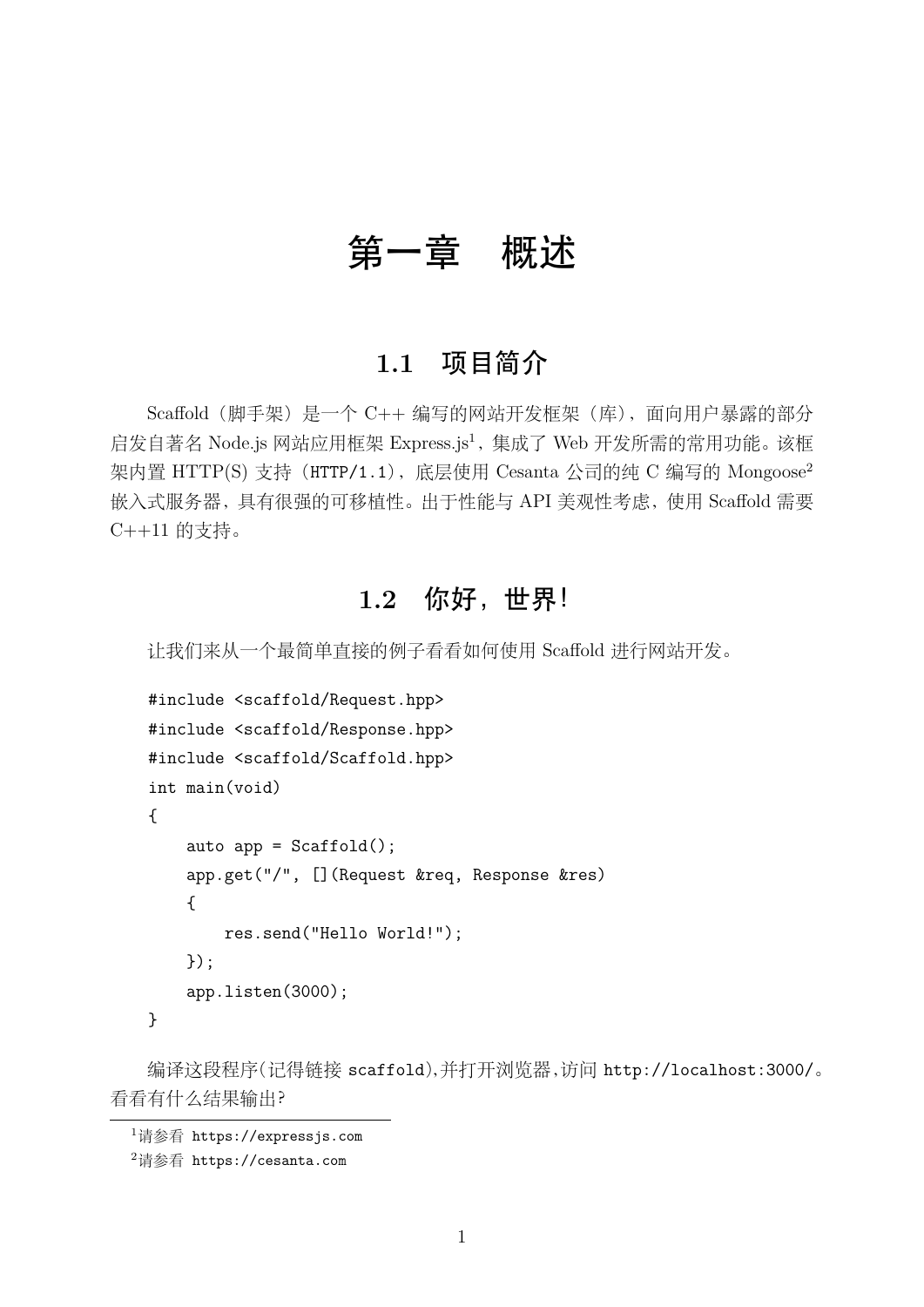请注意, 此时在您的标准错误输出上将打印出服务器的访问日志。这不要紧, 在之 后的内容里将会介绍如何将日志写入到文件、写入到特定的文件指针(FILE \*)或关闭 ⽇志器。

## **1.3** 从源代码构建

#### **1.3.1** 解决依赖

Scaffold 有一些依赖关系需要手动解决。下列依赖是必须的:

- RapidJSON。从软件源中安装或访问它的 GitHub 仓库<sup>3</sup>。CMake 将会检查它。 下列依赖不是必须的,它们被一些插件或额外功能所需要:
- OpenSSL。从软件源中安装或访问它的官方网站<sup>4</sup>。CMake 将会检查它。请注意, 目前 OpenSSL 1.1 不被支持, 您可能需要安装一份较低版本。
- Boost  $C_{++}$  Libraries。从软件源中安装或访问它的官方网站 $5$ 。
- MySQL Connector/C++。访问它的官方网站 $^6$ , 并下载源码包在本地构建。官网 提供的二进制包可能有兼容性问题。

#### **1.3.2** 配置 **CMake**

在默认的情况下所有的插件和额外功能均会进行构建,若需要关闭,可定义一些额 外的符号。如:

#### cmake .. -DCMAKE\_BUILD\_TYPE=RELEASE\_-DDISABLE\_SSL=1

则禁用了 SSL 支持, 也不必解决 OpenSSL 的依赖了。所有支持的选项及意义见下表:

| 农 1.1. UNIUNU PULKA H. X |               |               |  |  |  |
|--------------------------|---------------|---------------|--|--|--|
| 洗项                       | 值为 0 (或未定义)   | 值为 1          |  |  |  |
| DYNAMIC ONLY             | 构建动态库、静态库     | 仅构建动态库        |  |  |  |
| DISABLE SSL              | 启用 SSL 支持     | 禁用 SSL 支持     |  |  |  |
| DISABLE MYSQL            | 启用 MySQL 插件   | 禁用 MySQL 插件   |  |  |  |
| DISABLE SESSION          | 启用 Session 插件 | 禁用 Session 插件 |  |  |  |

丰 1.1: CMake 选项及音义

 $3$ miloyip/rapidjson: https://github.com/miloyip/rapidjson

<sup>&</sup>lt;sup>4</sup>OpenSSL 官方网站: https://www.openssl.org

<sup>&</sup>lt;sup>5</sup>Boost 官方网站: http://www.boost.org

 $6MySQL$  官方网站: https://dev.mysql.com/downloads/connector/cpp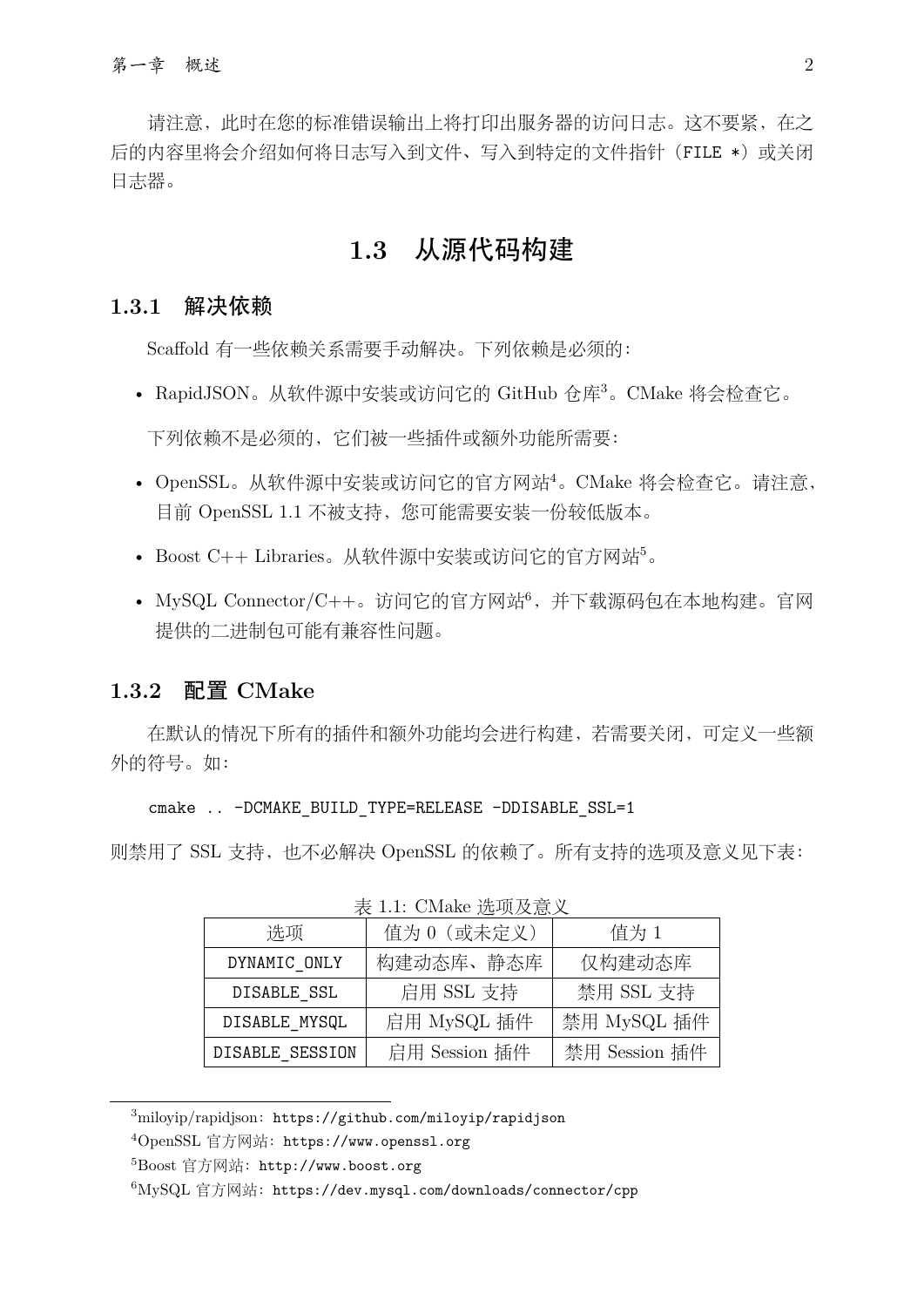#### **1.3.3** 构建后事项

一旦由 CMake 生成了 Makefile 便可使用 make 来构建。构建完成后的默认安装 位置在/usr/local,因此安装时可能需要更高的权限,当然也可在配置 CMake 时指定 其他的安装目录。

在 Linux 平台上, 要使得动态链接库生效, 还需运行 ldconfig。请先确认动态库 所安装到的⽬录已存在于/etc/ld.so.conf ⽂件中。

## **1.4** 使用方法

Scaffold 就是一个普通的库, 没有特别的使用说明。考虑之前的章节 1.2 的示例代 码, 将它保存为 app.cpp, 然后执行:

#### c++ app.cpp -lscaffold

便得到了动态链接到 Scaffold (libscaffold.so) 的 a.out 可执行文件。

## **1.5** 代码量统计

以下统计数据以 Git 仓库 0b2f1069e07619160cd8d433969264bf6757a96f 提交为 准, 使用 Tokei<sup>7</sup> 得出。

| $\sim$ $\sim$ $\sim$ $\sim$ $\sim$ $\sim$<br>$\frac{1}{2}$ $\frac{1}{2}$ $\frac{1}{2}$ $\frac{1}{2}$ $\frac{1}{2}$ $\frac{1}{2}$ $\frac{1}{2}$ $\frac{1}{2}$ $\frac{1}{2}$ $\frac{1}{2}$ $\frac{1}{2}$ $\frac{1}{2}$ |     |      |      |       |      |
|----------------------------------------------------------------------------------------------------------------------------------------------------------------------------------------------------------------------|-----|------|------|-------|------|
| 类型                                                                                                                                                                                                                   | 文件数 | 总行数  | 代码行数 | 纯注释行数 | 空白行数 |
| C++ 源文件                                                                                                                                                                                                              | 18  | 1696 | 1637 | 59    |      |
| C++ 头文件                                                                                                                                                                                                              | 15  | 465  | 450  |       | 10   |
| CMake                                                                                                                                                                                                                |     | 83   | 68   |       |      |
| 总计                                                                                                                                                                                                                   | 34  | 2244 | 2155 | 71    | 18   |

表 1.2: 代码统计数据

<sup>7</sup>Aaronepower/tokei: https://github.com/Aaronepower/tokei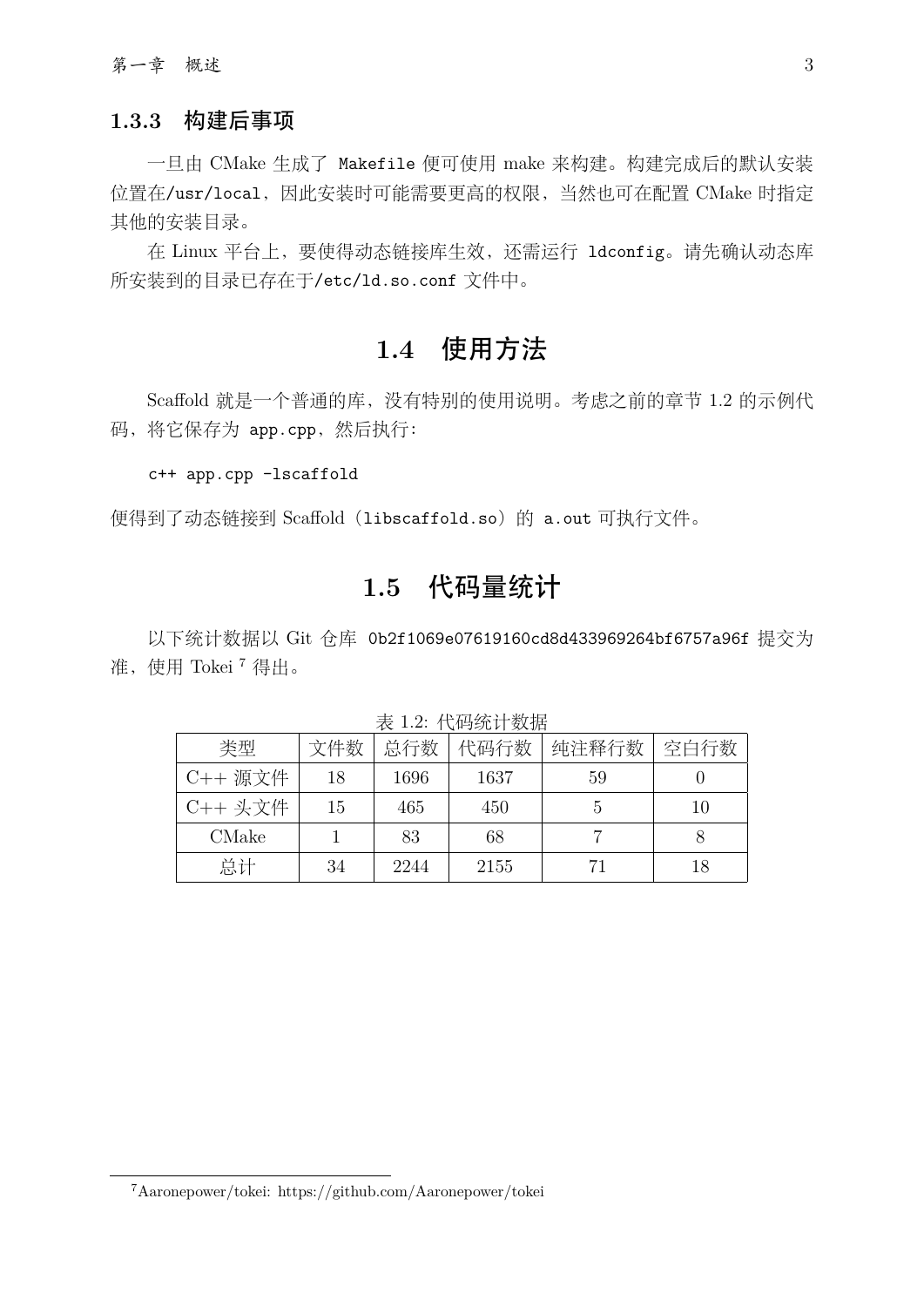# 第二章 项目架构

## **2.1** 基本组件

基本组件部分是 Scaffold 的主体, 由 scaffold、Request、Response、Router 和 Logger 共 5 个类组成。它们之间存在一定的耦合关系, 但不对用户造成影响。目前 Router 类不直接向用户暴露, 它被 scaffold 所使用。

#### **2.1.1 scaffold** 类

scaffold 是单例<sup>1</sup>的, Scaffold 中只允许存在一个 HTTP 服务。scaffold 作为框架 的主体,负责的任务是运⾏ HTTP 服务,针对每⼀个 HTTP 请求构建它的 Request 和 Response 对象,并通过路由找到对应的回调函数调用之,完成请求的处理。此外,它还 负责 Session 的管理与访问日志记录。

在 HTTP 服务开始运行前, 用户可以设置静态文件根目录、SSL 证书路径, 并通 过 scaffold 来添加路由规则、注册回调函数。

#### **2.1.2 Request** 类

scaffold 收到 HTTP 请求时会对请求进行处理, 构造一个 Request 对象。Request 是便于编写业务代码的,在构造时,请求被分析,将其中的来源 IP、请求体、请求路径、 主机名称、HTTP 方法提取出来, 放入对应的属性中, 便于用户使用。

Request 含有下列映射表:

- post:当 HTTP 请求的头中 Content-Type 为 x-www-form-urlencoded 时,表 单内容将被解析到此处。
- query: 当 HTTP 请求的 URL 含有查询字符串 (query string) 时, 它的键–值对 将被解析到此处。
- params:当该请求对应匹配到的路由规则含有参数时,这些参数将被解析到此处。

<sup>1</sup>严格地说不是,但 scaffold 有合适的拷贝构造函数和移动构造函数,使得程序运行的 HTTP 服务 是有效的。调用 Scaffold() 可以获取单例的引用。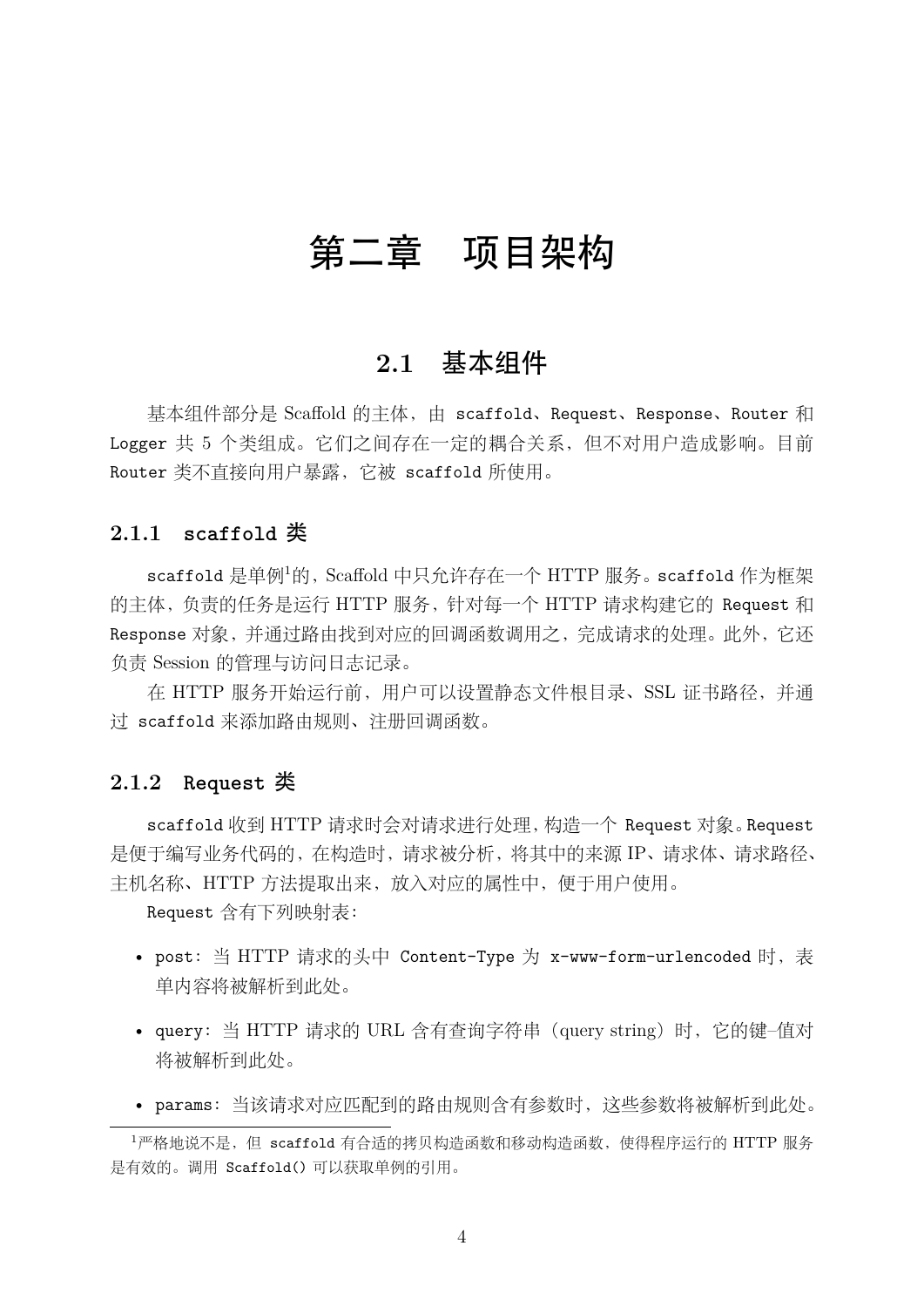- cookies:请求附带的 Cookie 被解析到此处。
- headers:该映射表完整保留请求中的所有 HTTP 头信息。

此外,相关 Session 信息会自动匹配, 并构造一个 rapidjson::Document 对象, 在 Request 中对应的成员是 Request::session。这个 rapidjson::Document 可以直接使 ⽤,在请求结束时系统将处理好 Session 信息的保存。

#### **2.1.3 Response** 类

scaffold 收到 HTTP 请求时会处理好这个 TCP 连接, 构造一个 Request 对象。 Request 有许多便捷的方法供用户使用, 来针对请求做出响应。

Response 参考了 Express.js 的实现,也针对性地按照需要实现、新增、删去了 相应的 API。Response 可以便捷地操作响应头、Cookie、状态码、Content-Type 和跨 域2设置;可以简单地完成页面跳转和重定向。对于响应的正文部分,除了最基本地动态 正⽂发送(Response::send)外,还可直接发送与状态码对应的描述字符串、伺服静态 文件或讲行文件下载等操作。

#### **2.1.4 Router** 类

Router 是 scaffold 的一个组成部分, 它是一个非常简单的路由器, 每个请求通过 它匹配出对应的回调函数。

路由规则可以带参数。例如存在路由规则/hello/:name,设请求为/hello/Sharon, 则这个请求的 Request 的 params 将含有 name => Sharon 这⼀键值对。

若路由规则匹配失败: 当 scaffold 的静态文件根目录被设置时, 若对应静态文件 存在或对应⽬录含有缺省⽂件<sup>3</sup>,对应的静态⽂件将被发送;其他情况下,响应的状态码 将设为 404,并发出对应的说明字符串。

#### **2.1.5 Logger** 类

Logger 是一个日志器类, 提供简单的日志功能。Scaffold 自带一个访问日志记录 器<sup>4</sup>, 它是位于 scaf 命名空间的 accesslog。用户可以关闭它, 或者设置它写入到文 件中。

用户可以创建 Logger 的实例用于其他日志。日志内容默认输出到标准错误输出 (stderr),但用户可以设置写入文件或写入给定的 FILE \* (不推荐)。用户也可在代码 中随时停用、启用某个日志器。

<sup>2</sup>Access-Control-Allow-Origin 的便捷操作

<sup>3</sup>⽬前的缺省⽂件定义为 index.html、index.htm、default.html 或 default.htm

 $4$ Nginx 风格, 目前不可自定义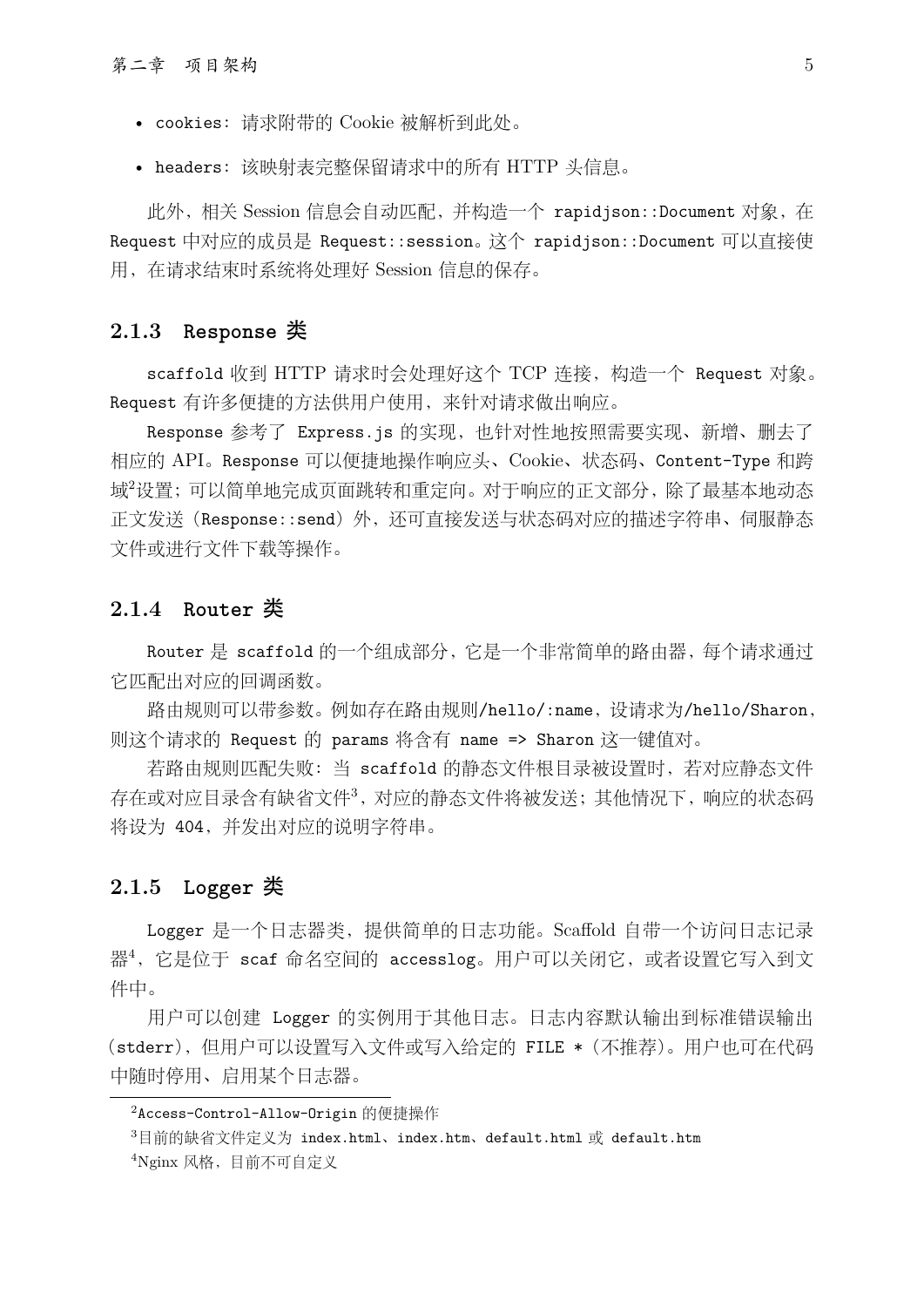Logger 的 API 是 C 风格的, 提供一次性格式化输出一行带时间的日志的方法, 也 提供普通的字符串输出(类似 puts)、字符输出(类似 putc)和格式化输出(类似 printf) 等方法。

#### **2.1.6** 回调函数的形态

在 C++11 中, std::function 被引入, 实现了函数、伪函数和 Lambda 表达式的 大一统。Scaffold 中回调函数作为 std::function 声明, 以便用户使用。

回调函数的形态是: std::function<void(Request&, Response&)>, 该类型的别 名为 callback t。以下是对应的三种回调函数的实现。

```
(⼀)函数:
void callback(Request &req, Response &res)
{
    res.send("It works!");
}
(二) 伪函数:
class callback
{
public:
    void operator () (Request &req, Response &res)
    {
        res.send("It works!");
    }
};
(三)Lambda 表达式:
auto callback = [] (Request &req, Response &res)
{
    res.send("It works!");
};
```
其中 Lambda 表达式形式可用于路由规则注册时直接实现简单的响应回调。

### **2.2** 插件

除了基础组件以外,其它的部分均放在 scaf 命名空间中,以免造成符号冲突。 部分插件与基础组件存在耦合关系,但仍可以通过进行 CMake 配置时开启相应的 选项禁⽤指定的插件。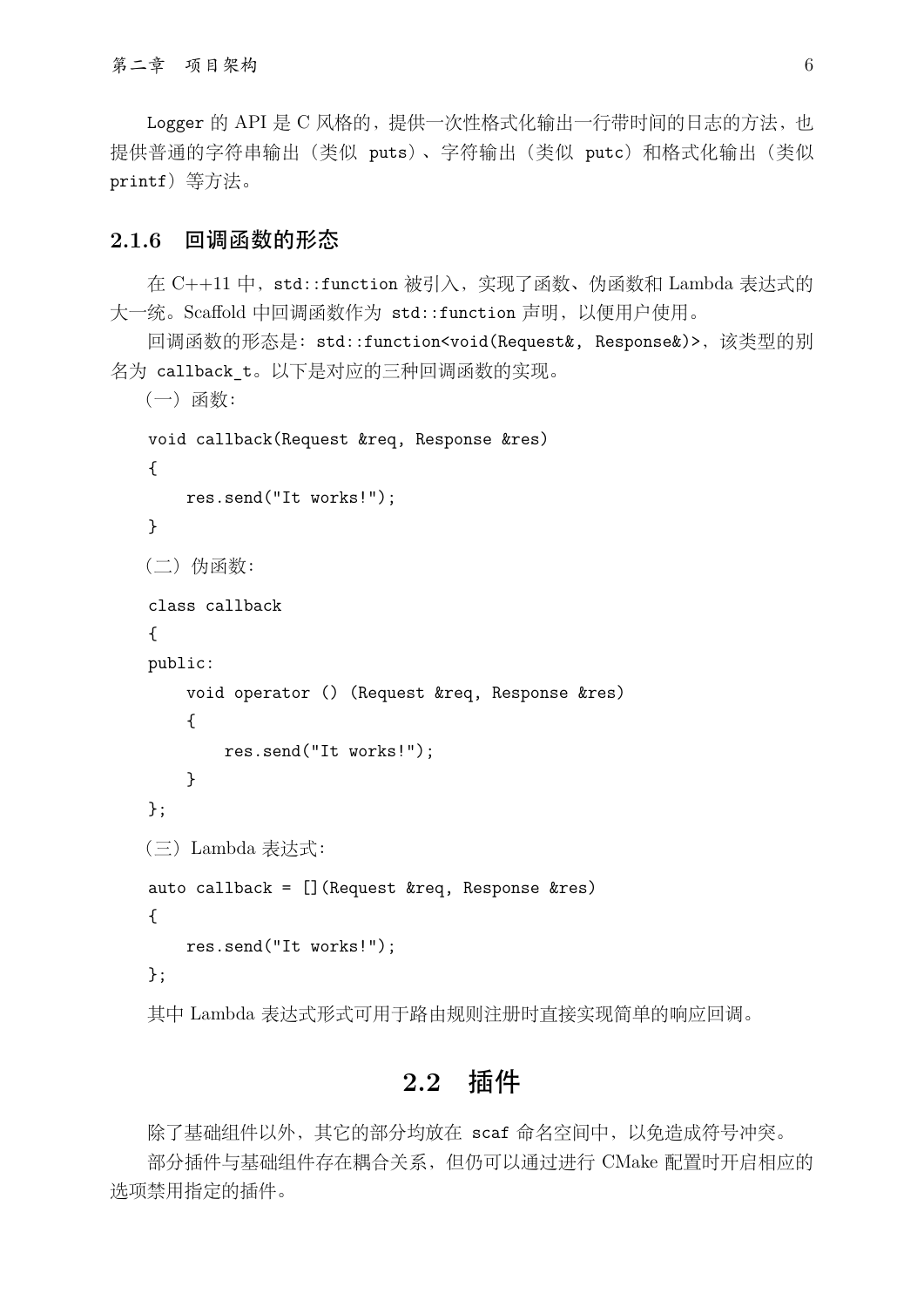#### **2.2.1 Session** 会话操作

Session 的原理是,在服务器端保存数据,并向客户端发送⼀个含有 Session ID 信 息的 Cookie, 通常有效期是会话期。一个 Session 成功创建之后, 服务端就可以保存有 对应会话的一些状态,例如实现验证码。

Scaffold 的会话管理基于文件系统进行存储,使用 JSON 格式。解析采用 RapidJ-SON, 在 Session 启用时 Scaffold 将自动管理会话数据, 并且将它作为一个 Document 类型的成员置于 Request 对象中。会话的管理是完全自动的, 用户只需简单地使用 Request::session 即可。

由于时间原因,目前 Session 数据的存放位置硬编码为 /tmp/scsess 目录。因此, Session 功能目前只能用于 UN\*X 平台, 或是在 Cygwin、MSYS 等 Windows 模拟环境下 运行。该目录可以随时进行清理5,清理后会丢失所有已存在的会话信息。

#### **2.2.2 MySQL** 数据库操作

MySQL 插件是 MySQL Connector/C++ (mysql-connector-c++) 的封装。以下组 件均位于 scaf 命名空间。

#### **MySQL** 类

scaf::MySQL 封装了非常简单的、常用的数据库操作:连接、运行查询、进行 Prepared Statement 查询等。

#### **mstream** 流式封装

由于 MySQL Connector/C++ 的使用较为繁琐, Scaffold 实现了 imysqlstream 和 omysqlstream 两个类,帮助⽤户简单地操作数据库。其中尤以 omysqlstream 较为常 用, 以下是一个简单的例子。

```
auto db = new scaf:: MySQL("127.0.0.1", 3306, "user", "pass");
auto oms = db->prepare("INSERT INTO employee (name, age) VALUES (?, ?);");
oms << "Cheehwa Tung" << 80;
try {
    db->execute(oms);
} catch(sql::SQLException e) {
    fputs(e.what(), stderr);
    delete db;
}
delete db;
```
5可以直接删除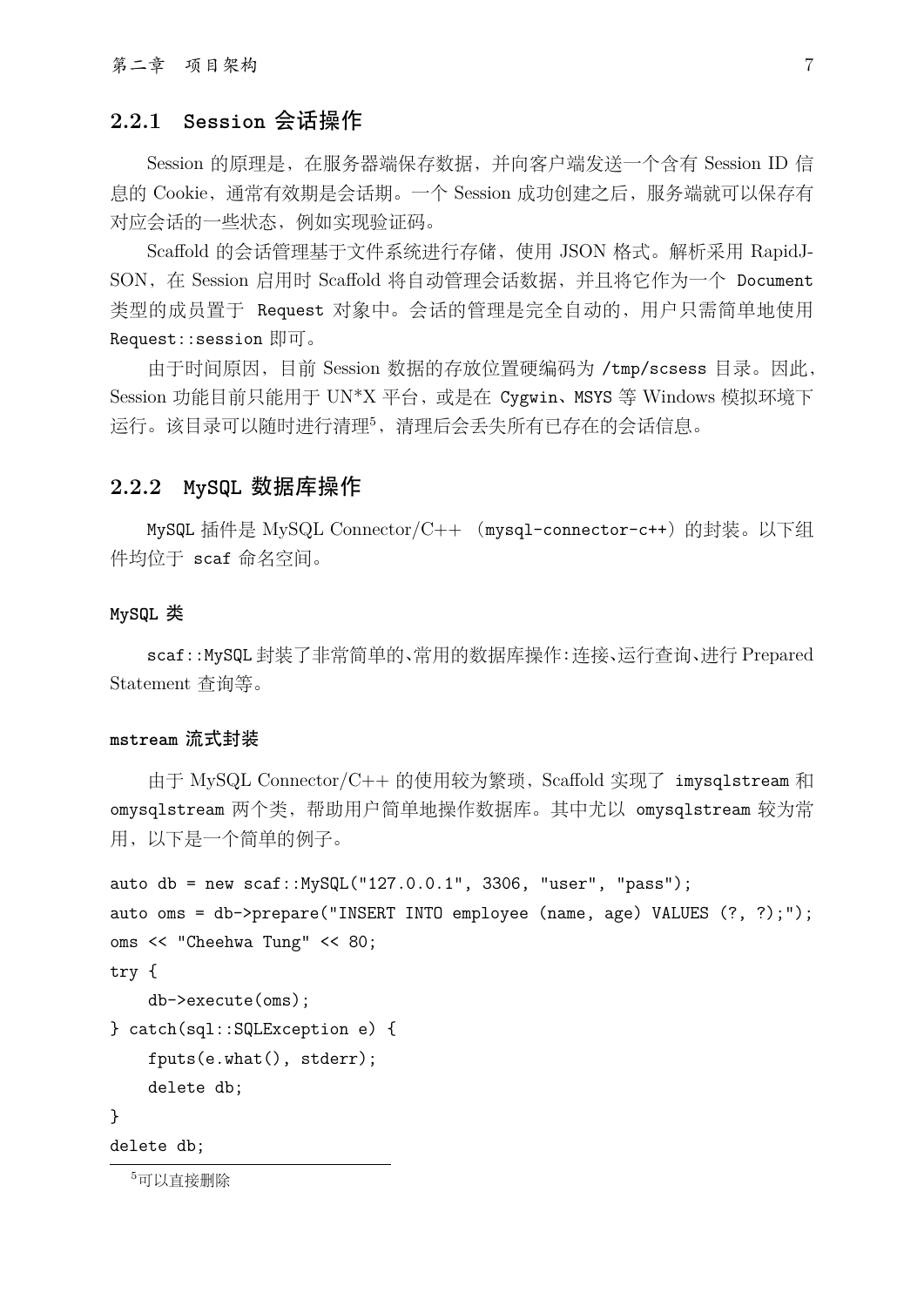## **2.3** 杂项

以下内容均为项目内部使用的实用工具,均位于 scaf 命名空间。这些实用工具不 对用户暴露。

#### **2.3.1** 基本组件相关

RequestHelper 和 ResponseHelper 用来帮助 scaffold 构造 Request、Response 对象。

### **2.3.2** 字符串相关

- HTTP 日期串、时间戳互转。
- HTTP 状态码到描述字符串的映射。
- 若干 RFC 文件<sup>6</sup>中规定的文件后缀到 MIME 类型的映射。
- URL 编码、URL 解码。

#### **2.3.3** 文件系统相关

- 测试文件或目录是否存在7。
- 测试⽬录是否存在<sup>8</sup>。

#### **2.3.4** 其他

项目中实现了部分散列算法,目前有: SHA-256。

 $^6$ RFC-2045  $\Xi$ RFC-2049

<sup>&</sup>lt;sup>7</sup>目前方法是利用 access 这个 API

<sup>&</sup>lt;sup>8</sup>利用 opendir 测试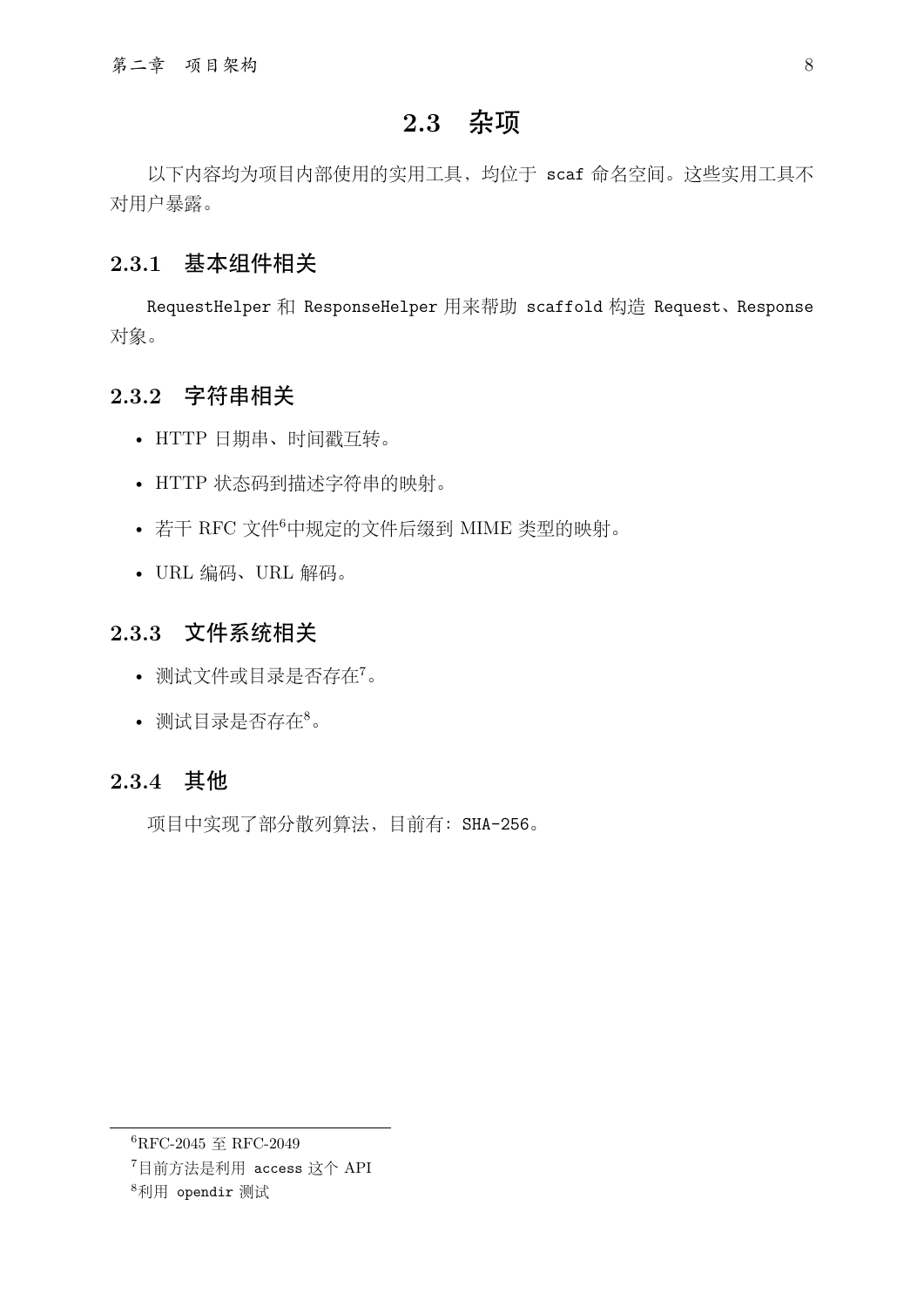# 第三章 应用程序接口参考

## **3.1 scaffold** 类

该类的头文件为 <scaffold/Scaffold.hpp>。

#### **3.1.1** 数据成员解释

类型 ありゃく および おおし おおし おおし 意义 mg\_mgr \* | mgr | HTTP 服务器的 mg\_mgr 结构指针 mg\_connection \* | conn | 用于运行服务器的 mg\_connection 结构指针 string | sslKey | SSL 密钥的路径 string | sslCert | SSL 证书的路径 bool lisListening | 是否已经启动服务器、监听端口

表 3.1: scaffold 数据成员

其中, string 类型指的是 std::string, 下同。

#### **3.1.2** 构造函数与析构函数

由于 scaffold 是单例的,拷贝构造函数、移动构造函数的用途是正确处理用户使 用 auto 声明时造成的拷贝或移动, 保证仅有一个 HTTP 服务运行。

表 3.2: scaffold 的构造函数与析构函数

| 类型     | 参数列表       | 意义               |  |
|--------|------------|------------------|--|
| 默认构造函数 | biov       | 初始化 HTTP 服务的相关设置 |  |
| 拷贝构造函数 | scaffold&  | 保证拷贝构造后单例运行      |  |
| 移动构造函数 | scaffold&& | 保证移动构造后单例运行      |  |
| 析构函数   | void       | 关闭服务、释放内存        |  |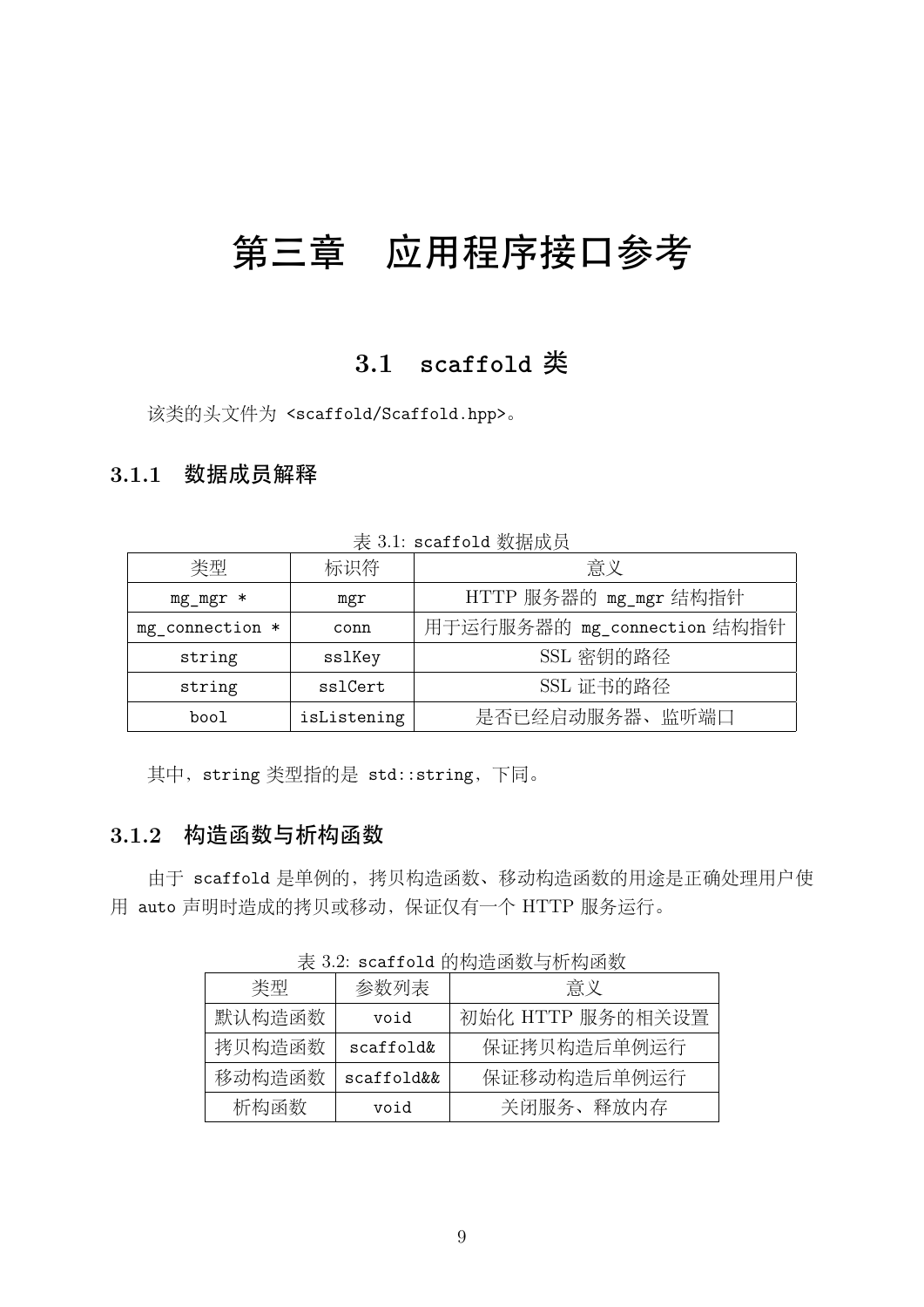第三章 应用程序接⼝参考 10

#### **3.1.3** 公共成员函数

- static scaffold\* getPointer(void); 返回 scaffold 单例的指针。
- static scaffold& getReference(void); 返回 scaffold 单例的引用。
- void setSSL(const string &cert, const string &key); 设置 SSL 证书与密钥的路径。
- void setRoot(const string &root); 设置静态文件服务的根目录。
- void setListing(bool enable); 设置是否允许在静态文件服务时列目录。
- void listen(int port, bool ssl = false); 开始监听端口、启动 HTTP 服务。当第二个参数为 true 时将以 HTTPS 形式启 动。

还有一部分路由相关的公共成员函数将在下一小节解释。

#### **3.1.4** 路由规则注册

Scaffold 支持 8 种 HTTP 方法 $1$ :

| 衣 0.0. 0 俚'文又付印 日1 1日 月'法判衣 |      |                           |         |  |  |
|-----------------------------|------|---------------------------|---------|--|--|
| GET.                        | POST | PUT                       | DELETE. |  |  |
| HF.AD                       |      | TRACE   OPTIONS   CONNECT |         |  |  |

 $\pm$  3.3: 8 种受支持的 HTTP 方法列表

相同的路由规则,针对不同的 HTTP 方法可以注册不同的回调函数。在之前的章 节 2.1.4 中简单地介绍了 scaf::Router 的功能; 章节 2.1.6 中介绍了回调函数的形态 $2<sub>o</sub>$ 这里讲行展开。

路由规则是一个字符串,现在的路由功能非常简单,仅分为不带参数和带参数两类:

- 1. 不带参数的路由规则, 如/hello, 是最简单的路由规则。当请求与规则完全一致 时匹配成功。
- 2. 带参数的路由规则, 如/:name, 可以进行简单的参数提取。参数使用冒号(:) 开 头,后接参数名。斜杠(/)之间若有参数,则有且只能有一个参数。

<sup>1</sup>枚举 HttpMethod 定义了它们

 $2$ 回调函数类型现在均使用 callback t 表示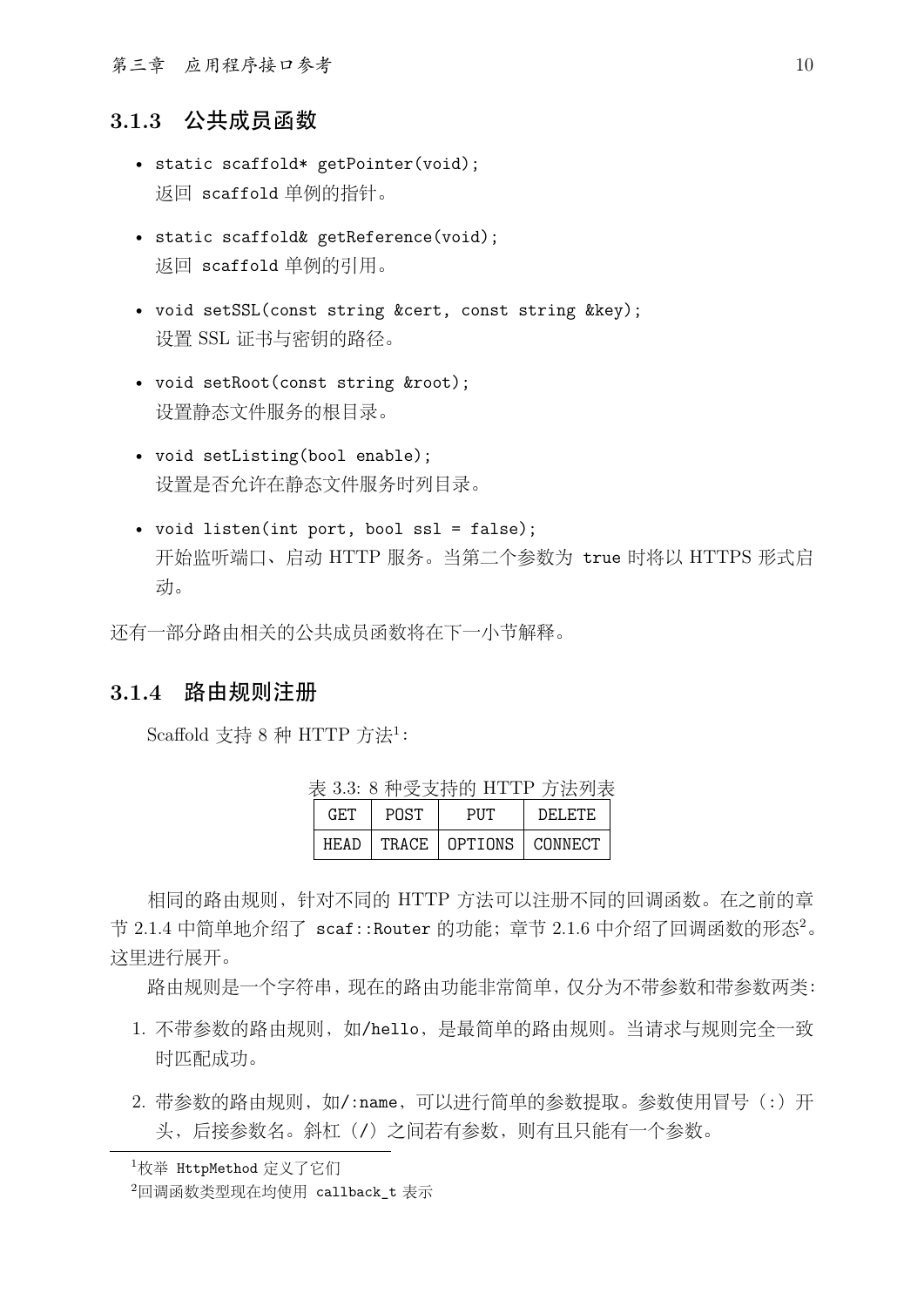在上述例⼦中,可以发现,若请求为/hello,则它也是符合/:name 这个规则的。但 是, 在 Scaffold 的路由逻辑中会优先匹配到不带参数的规则上, 请注意。

| scaffold::get     | scaffold::post    | scaffold:put    |  |  |  |
|-------------------|-------------------|-----------------|--|--|--|
| scaffold::Delete  | scaffold:head     | scaffold::trace |  |  |  |
| scaffold::options | scaffold::connect | scaffold::all   |  |  |  |

 $\pm$  9.4: 0.  $\wedge$   $\uplus$   $\wedge$   $\uplus$   $\uplus$   $\vee$   $\uplus$   $\wedge$   $\uplus$   $\uplus$   $\wedge$   $\uplus$   $\uplus$   $\wedge$   $\uplus$   $\uplus$   $\wedge$   $\uplus$ 

scaffold 类中提供了一系列方法用于注册路由规则。请注意,用于 DELETE 方法的 scaffold::Delete 首字母为大写, 因为 delete 是 C++ 的一个关键字。scaffold::all 用于将某规则注册到所有被支持的 HTTP 方法上。

## **3.2 Request** 类

该类的头文件为 <scaffold/Request.hpp>。

#### **3.2.1** 数据成员解释

- mg\_connection \* conn 私有成员,这个 HTTP 请求的 Mongoose 连接的指针。
- http message \* hm 私有成员, MG\_EV\_HTTP\_REQUEST 事件触发的回调, 传入的 HTTP 请求信息指针。
- bool xhr

判断是否为 AJAX 请求。若 HTTP 头中 X-Requested-With 为 XMLHttpRequest, 则 xhr 的值为 true。Scaffold 的实现对这个头信息⼤⼩写敏感。

- string ip 字符串表示的该连接的 IP 地址, 有 IPv6 支持。
- string body 该 HTTP 请求的正文。
- string path 该 HTTP 请求的路径。
- string hostname

该 HTTP 请求所请求的主机名。头中若有 X-Forwarded-Host 字段则采用它, 否 则采用 Host 字段的值。遵循 Express.js 的实现, 端口号在这里被去除。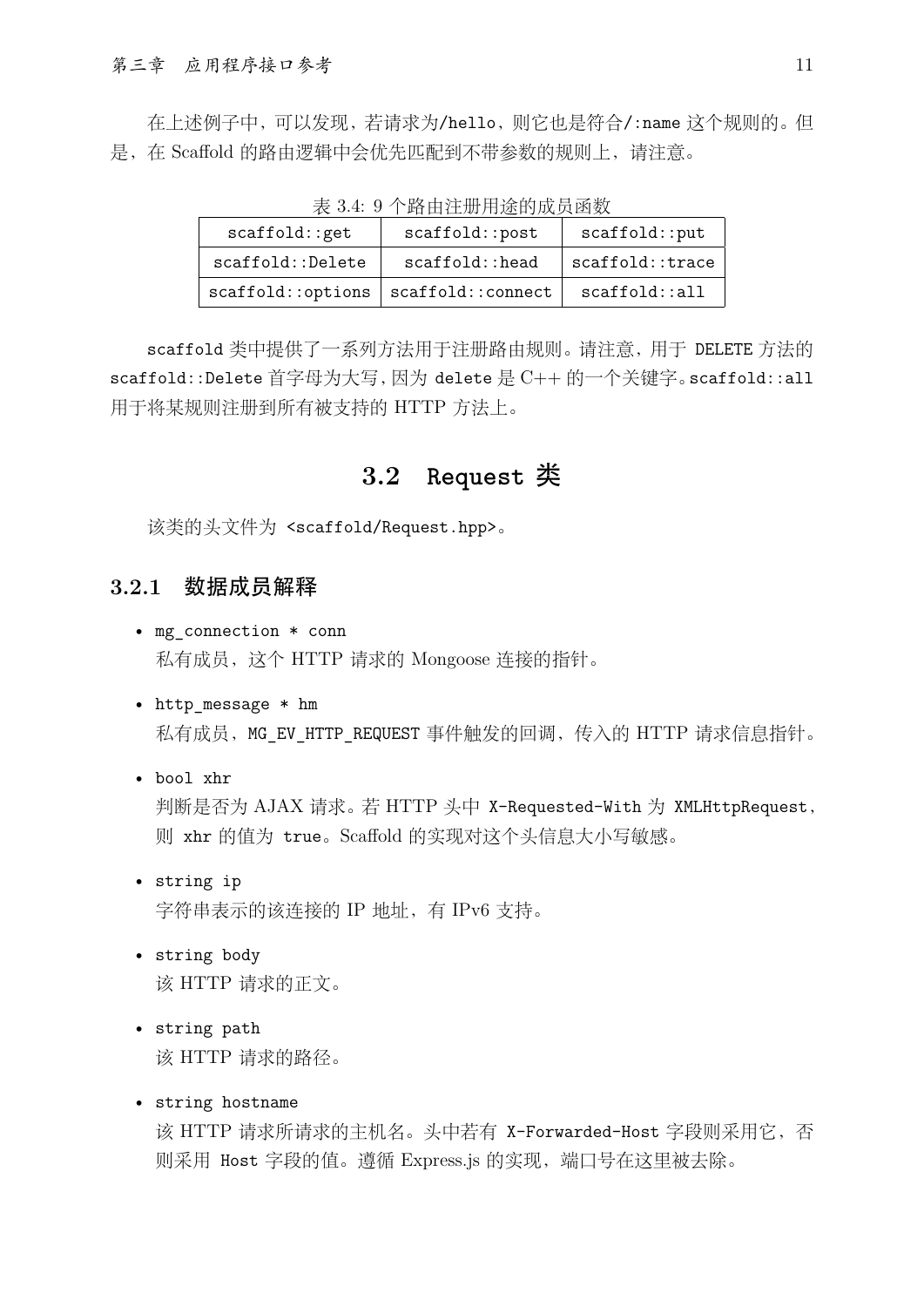- HttpMethod $3$  method 该 HTTP 请求的方法。
- Document<sup>4</sup> session 该客户端连接的会话信息的 RapidJSON 文档。可以直接读写, 修改在请求结束时 将由 Scaffold 负责保存。
- map<string, string> $5$  post POST 请求的表单信息映射。当 Content-Type 为 application/x-www-form-urlencoded 时, 将尝试把 POST 正文的请求串解析成键值对映射并进行 URL 解码。
- map<string, string> query 将 HTTP 请求的查询串解析成键值对映射, 并进行 URL 解码。
- map<string, string> params 若匹配到的路由规则中含有参数,将把参数名称与值建⽴映射。注意,没有对值 进⾏ URL 解码。
- map<string, string> cookies 若 HTTP 请求头中含有 Cookie 信息, 将把这些信息的键值建立映射, 并讲行 URL 解码。
- map<string, string> headers HTTP 请求中各个头字段的映射表。

对于 path 与 query 的解释, 请看下面的某 HTTP 请求报文片段:

GET /foo/bar?param1=val1&param2=val2

| path | query string |

其中, 问号既不属于 path 也不属于 query string, query 由 query string 解析而来。

#### **3.2.2** 公共成员函数

• bool is(const string &type); 用于便捷判断请求的 Content-Type。参数 type 可以不用传入完整的 MIME 类 型,例如 application/json 简写为 json 是允许的。

<sup>3</sup>HttpMethod 是 Declaration.hpp 中定义的枚举类型

<sup>4</sup>RapidJSON 库的文档类型, 位于 rapidjson 命名空间

 $^5$ map 指 std::map, 下同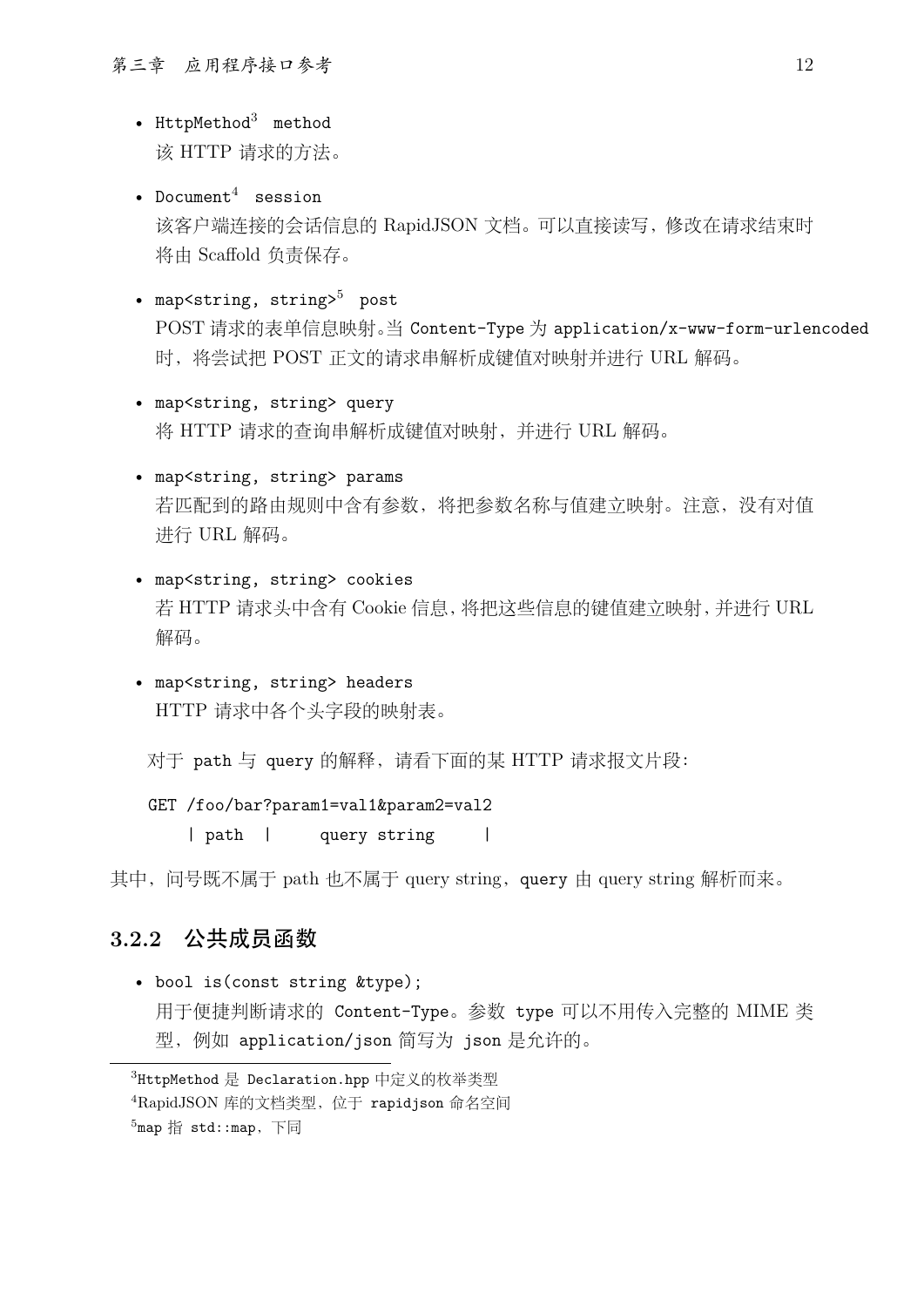#### • string get(const string &field);

快速地获得 HTTP 请求头中某个字段的值,若不存在该字段则返回空串。参数是 大小写不敏感的,但建议传入大小写规范的参数以提高性能——该方法先在红黑 树上以⼤⼩写敏感形式进⾏查找,未命中后才进⾏遍历式的⼤⼩写不敏感的查找。

### **3.3 Response** 类

该类的头文件为 <scaffold/Response.hpp>。

#### **3.3.1** 数据成员解释

由于该类的特殊性质,向⽤户暴露的主要是⽅法,⽽⾮属性。下列成员均是私有的。

- Request \* req Request 和 Response 总是成对出现的。req 是这个 Response 对应的 Request 对象的指针。
- http message \* hm MG EV HTTP REQUEST 事件触发的回调, 传入的 HTTP 请求信息指针。
- mg connection \* conn 该请求对应的 Mongoose 连接的指针。
- int statusCode 将发送回客户端的响应的状态码,默认为 200。
- bool \_typeSet 响应头的 Content-Type 是否已由⽤户调⽤ Response::type ⾃⾏重设。默认的 Content-Type  $\overline{\mathcal{H}}$  text/html<sup>6</sup>.
- bool \_headersSent 响应头是否已经发送出去。用户调用所有需要发送正文的方法时, Response 将自 ⾏构造响应头并发送。
- bool \_contentEnded 正文是否已经结束。用户调用 Response::end 后则视为正文已经发送结束。
- map<string, Cookie> cookies 将要发送到客户端的 Cookie 设置信息。
- map<string, string> headers 除 Cookie 外,将要发送到客户端的响应头映射。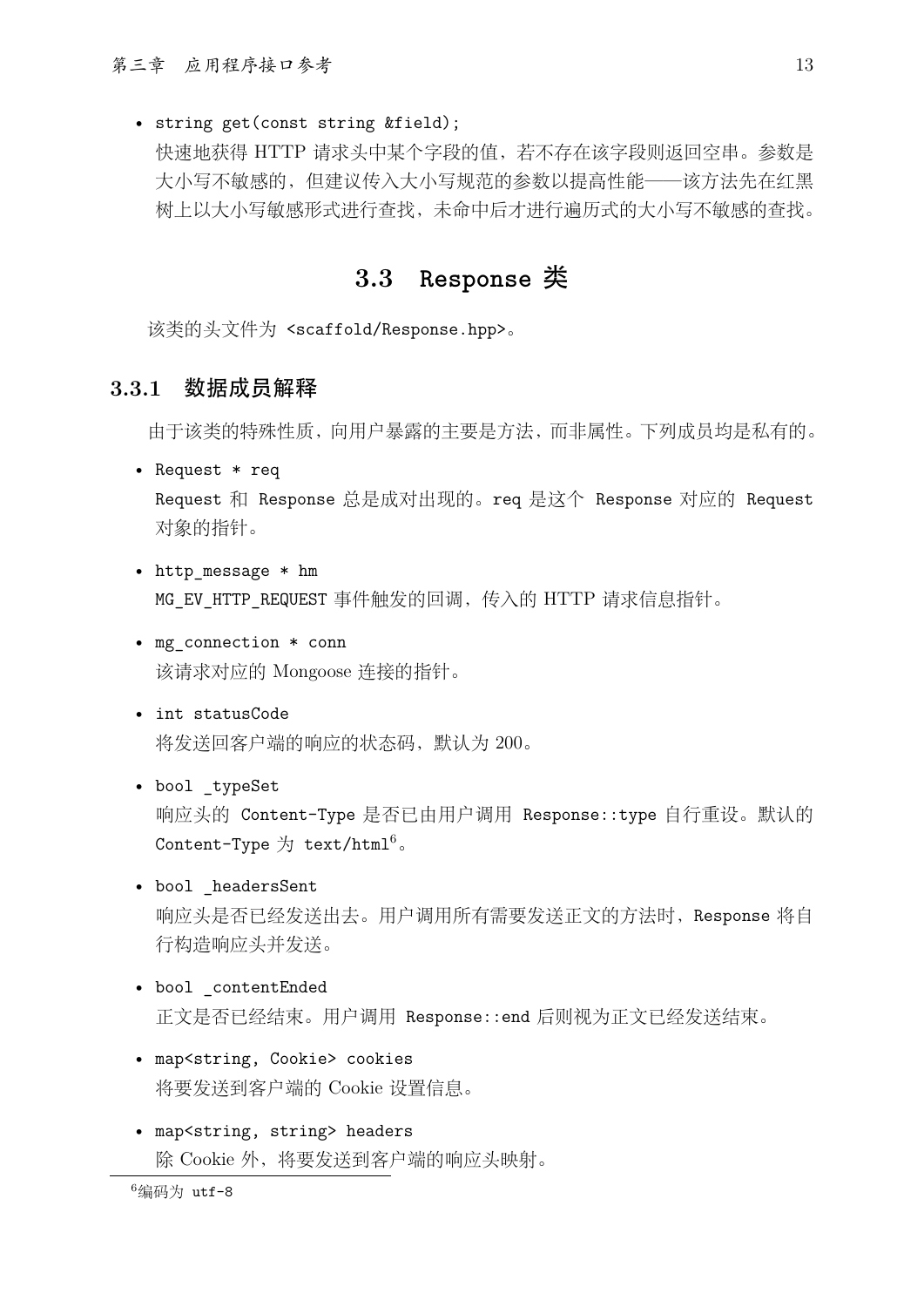第三章 应用程序接口参考 14

#### **3.3.2** 公共成员函数

- bool headersSent(void); 响应头已经发送出去则返回 true。该⽅法直接返回 \_headersSent 私有成员。
- void type(const string &type); 设置响应头的 Content-Type。若传入的是完整的 MIME 类型, 则直接设为传入 串;否则在根据标准制作的映射表中搜索缩写或后缀名对应的 MIME 类型。若查 表失败,类型将设为 application/octet-stream。
- string get(const string &key); 取得响应头中对应字段的值,若不存在,返回空串。参数大小写不敏感。
- void set(const string &key, const string &value); 设置响应头的某字段。若有特殊字符需要自行对值进行 URL 编码。
- void header(const string &key, const string &value); 与 Response::set 完全相同。
- void crossOrigin(const string &dest); 跨域设置。将响应头的 Access-Control-Allow-Origin 字段设为 dest。
- void cookie(const string &name, const string &value, bool forever); 快速进行 Cookie 的键–值设置。forever 参数默认值为 false, Cookie 有效期为 会话期; 当 forever 为 true 时, Max-Age 属性将被设为 315360000 (10年)。
- void cookie(const string &name, Cookie &\_cookie); 完整的可⾃定义所有属性的 Cookie 设置。
- void clearCookie(const string &name); 清除将要发送在响应头中的已设置的所有 Cookie 信息。
- void download(const string &file, const string &name); 向客户端发送路径为 file 的⽂件,并将头字段 Content-Disposition 中的 filename 设为 name(若有特殊字符需要⾃⾏进⾏ URL 编码)。
- void link(const string &rel, const string &link); 向头字段 Link 中添加一条信息。rel 为关系, link 为链接。参数均不需要自行 进⾏ URL 编码。
- void location(string path); 将头字段 Location 设为 URL 编码后的 link。若 link 的值为"back", 则设为 请求头中的 Referer;若请求头中不存在 Referer 字段,则设为"/"。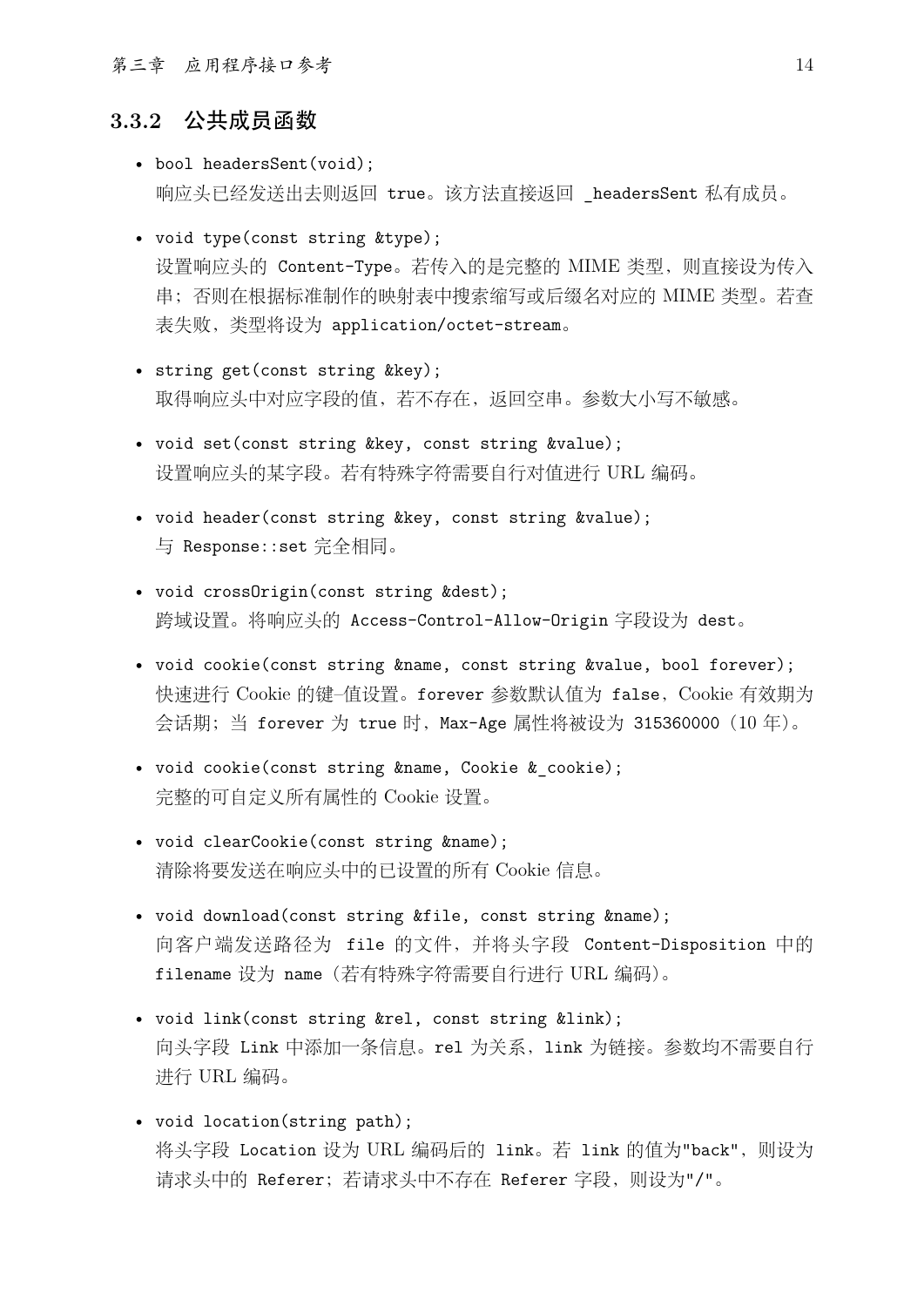- void redirect(string location, int status); 附带状态码设置的重定向。状态码的默认值为 302。
- Response& status(int code); 遵循 Express.js 的设计。设置响应的状态码并返回自身的引用, 若标准未定义该 状态码则会设为 500。
- Response\* status(int code, bool); 同上,但返回的是自身的指针(即 this 指针)。bool 类型的参数用来区分重载。
- Response& vary(const string &value); 遵循 Express.js 的设计。将 value 添加到响应头的 Vary 字段, 并返回自身的引 用。
- Response\* vary(const string &value, bool); 同上,但返回的是自身的指针(即 this 指针)。bool 类型的参数用来区分重载。
- void sendStatus(int code); 发送对应状态码的描述字符串, 如 code 为 200 时发送 OK。若标准未定义该状态 码则不发送任何内容。
- void send(const string &content); 向客户端动态发送内容。
- void send(const char \*content, int len); 向客户端动态发送内容。若未传入 len, 则其默认值为 -1, 这会调用 strlen 来 计算 content 的长度。
- void end(void); 标记已结束响应正文的发送。之后调用 Response::send 等方法也不会发送内容。

#### **3.3.3** 关于 **Cookie** 设置的解释

```
在 Declaration.hpp 中,结构 Cookie 定义如下:
struct Cookie
{
   string value;
   time t expires;
   int maxAge;
   string path;
   string domain;
```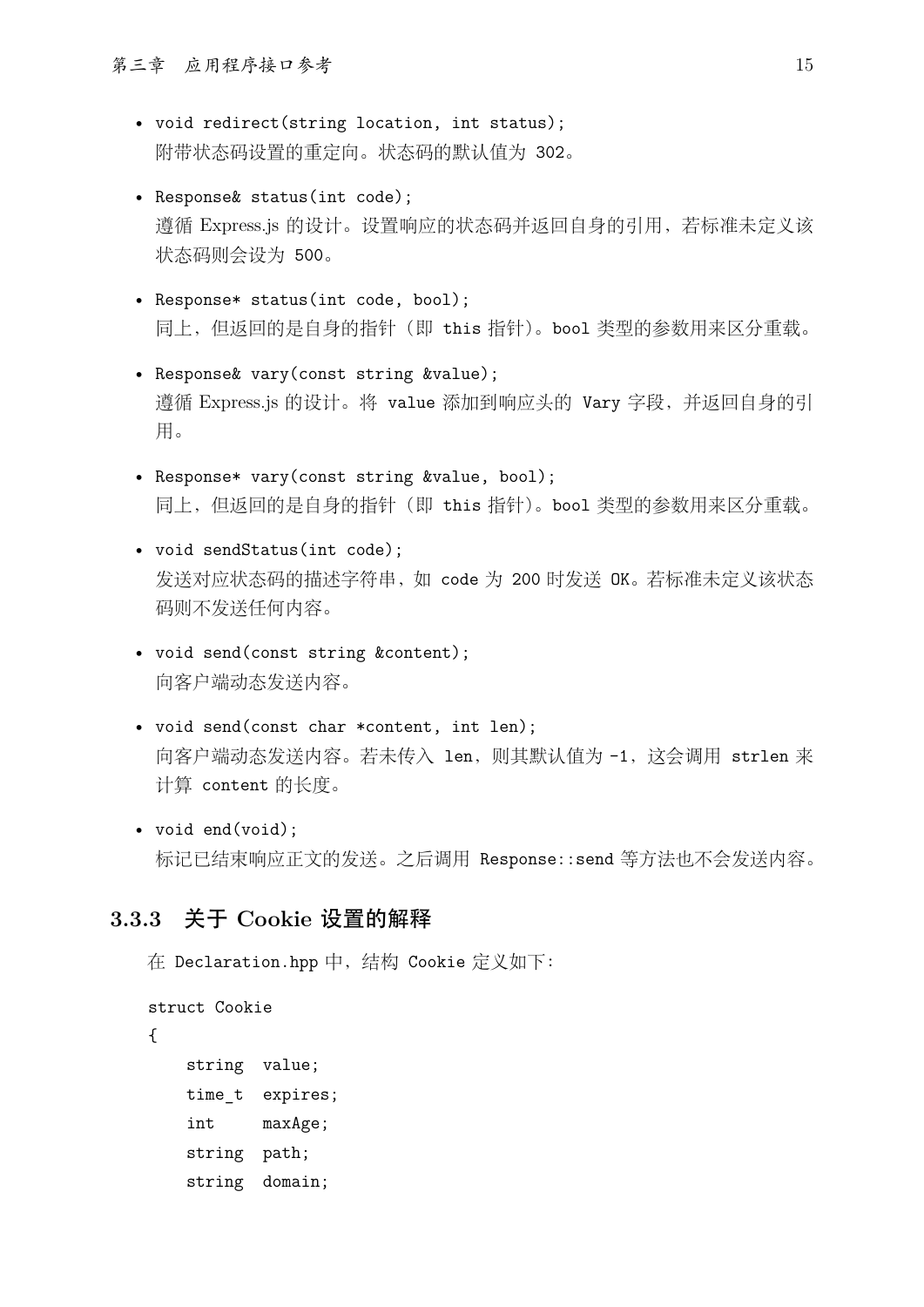```
bool secure;
bool httpOnly;
Cookie(void):
   expires(0), maxAge(0),
   secure(false), httpOnly(false) { }
```
};

从中我们可以看到各个属性的默认值。当调用第二个参数是字符串的 Response::cookie 重载时,仅有 Cookie 的值被设置,其他属性均为默认;若调⽤传⼊ Cookie 对象版的重 载, 则生成的 Set-Cookie 头字段以用户传入信息为准。

## **3.4 Logger** 类

该类位于 scaf 命名空间, 头文件为 <scaffold/Logger.hpp>。

#### **3.4.1** 公共成员函数

- void setFP(FILE \*ptr); 传入的 ptr 应当是一个有效的 FILE \*, 之后的日志内容将写入到此处。
- void setFile(const string &path); 传入一个有效的文件路径 path, 日志内容以追加的形式写入到该文件。
- void enable(void); 启用该日志器的记录。在调用 Logger::disable 后欲重新启用日志器, 应调用此 方法。
- void disable(void); 停用该日志器的记录。调用该方法后,该日志器的所有写入操作均不会执行。
- void  $log(const char *fmt, ...);$ 以 printf 风格输出一行日志记录。记录前自动加入当前时间, 行末自动换行。
- void printTime(void); 将当前的时间以 [YYYY/mm/dd HH:ii:ss] 的形式输出到日志。
- void print(const char \*fmt, ...); 以 printf 风格输出日志记录。没有任何其他元素会被自动添加。
- void puts(const char \*s); 以 puts 风格输出一行日志记录。参数 s 末尾将自动加上换行。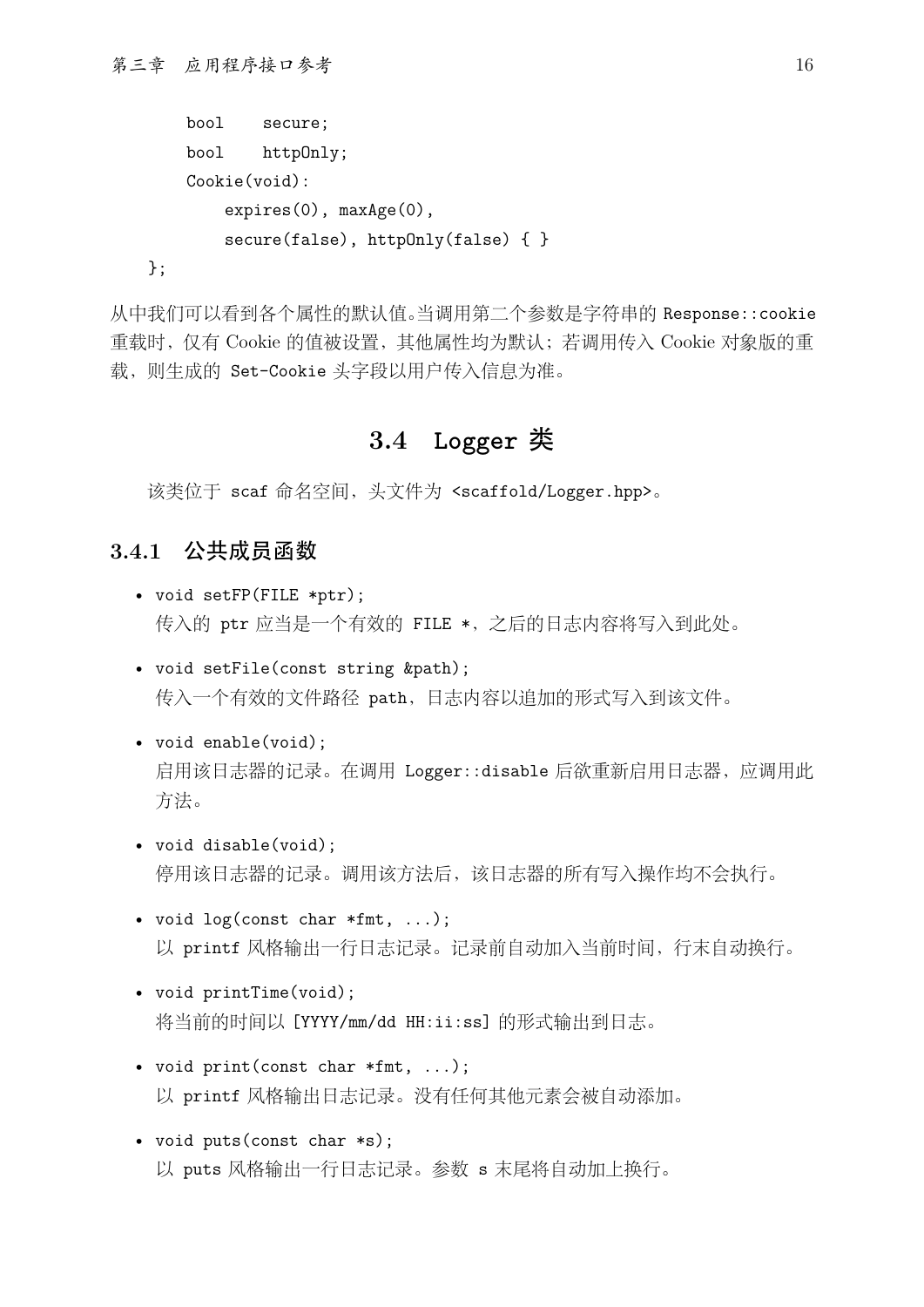• void putchar(const char c); 以 putchar 风格输出一个字符。

以上所有输出相关的操作均会清空缓冲区,将数据保存。若一个日志器没有显式指 定输出的⽂件,内容将输出到标准错误输出(stderr)上。

## **3.4.2** 访问日志记录器

Scaffold 的 HTTP 服务内置⼀个访问⽇志记录器,符号为 scaf::accesslog。头 文件 Logger.hpp 中以 extern 形式声明了它, 包含后即可设置输出的位置或将其停用 等。默认输出到标准错误输出。

下面是一个禁用访问日志的例子:

```
scaf::accesslog.disable();
```
下面是一个将访问日志保存到磁盘文件上的例子:

```
scaf::accesslog.setFile("/var/log/scaffold.log");
```
目前访问日志的风格7不能由用户自定义。访问日志模板如下:

[时间] "请求行" 客户端IP地址 响应状态码 "Referer字段" "User-Agent字段"

当某些字段不存在时,将不会被记录。下面是一个真实的访问日志片段:

[2017/08/29 00:08:22] "POST /api/export/json HTTP/1.1" 221.227.2.8 200 "https://recruit.mogician.cn:8080/admin" "Mozilla/5.0 (Macintosh; Intel Mac OS X 10.12; rv:55.0) Gecko/20100101 Firefox/55.0"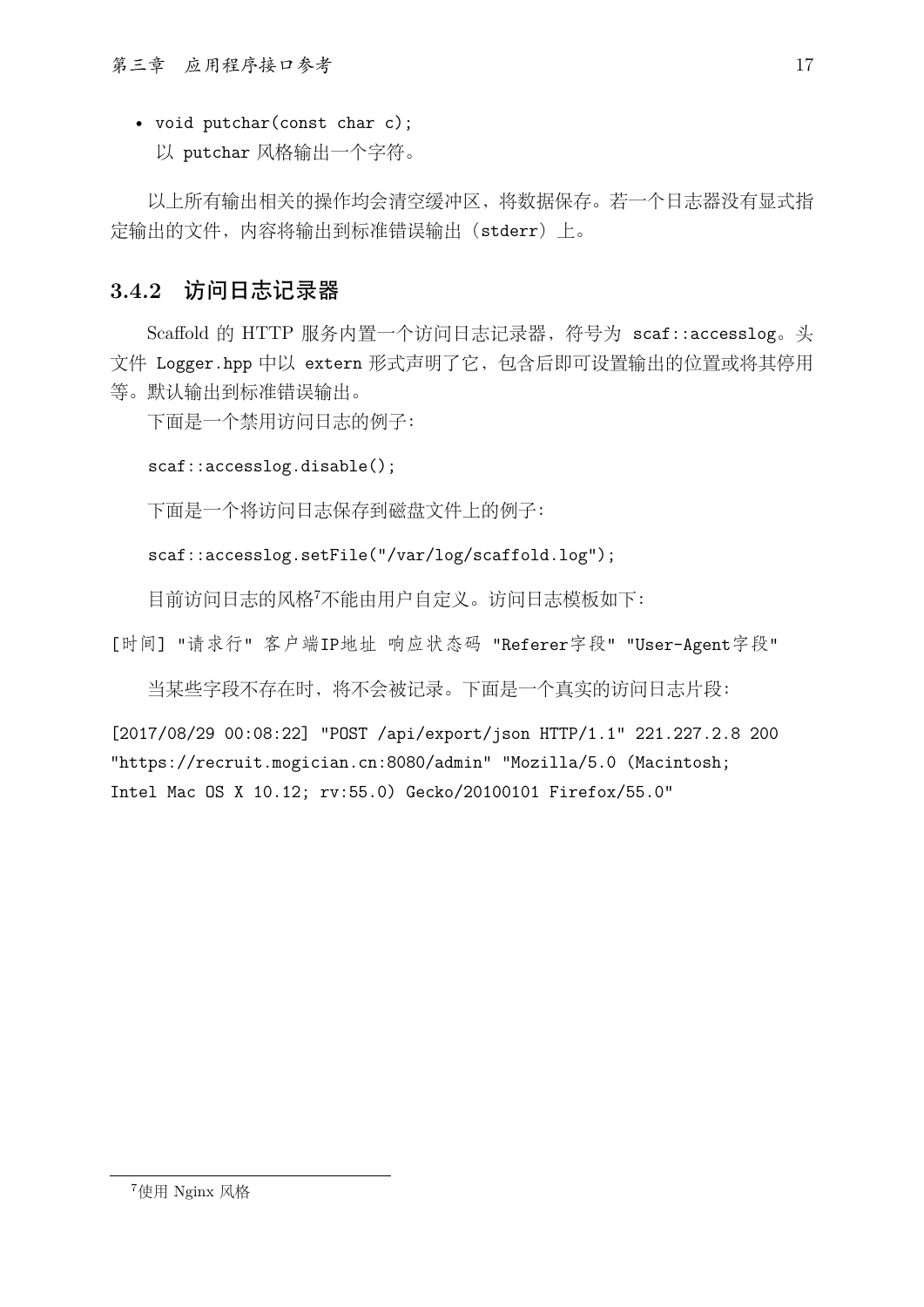# 第四章 插件

# **4.1 MySQL** 数据库操作

该类<sup>1</sup>位于 scaf 命名空间, 头文件为 <scaffold/Plugin/MySQL/MySQL.hpp>。

### **4.1.1** 公共成员函数

- MySQL(const string &host, int port, const string &user, const string &pass); 构造函数<sup>2</sup>。传入主机、端口、用户名及密码, 在构造时将建立一个 MySQL 连接。
- sql::Connection\* getConnection(void); 返回这个 MySQL 连接的 sql::Connection 指针,以便⽤户深度使⽤ MySQL Connector/C++ 的功能。
- MySQL\* use(const string &t); 使用指定的数据库。如 t = test 则实际执行的 SQL 查询为 USE test。返回值 为对象的 this 指针。
- bool execute(const string &sql); 执行一条 SQL 查询, 并返回是否成功。
- imysqlstream executeQuery(const string &sql); 执行一条 SQL 查询, 并返回封装为 scaf::imysqlstream 的结果。
- omysqlstream prepare(const string &psql); 传入一条 Prepared Statement, 由 scaf::MySQL 构造一个流式封装对象并返回。
- imysqlstream execute(omysqlstream &os); 将已填充的 scaf::omysqlstream 流式封装对象传入, 执行 Prepared Statement。 结果封装为 scaf::imysqlstream 并返回。

<sup>1</sup>目前的实现仍然非常简单,没有 ORM 功能

<sup>2</sup>默认的构造函数、拷贝构造函数、移动构造函数被标记为 delete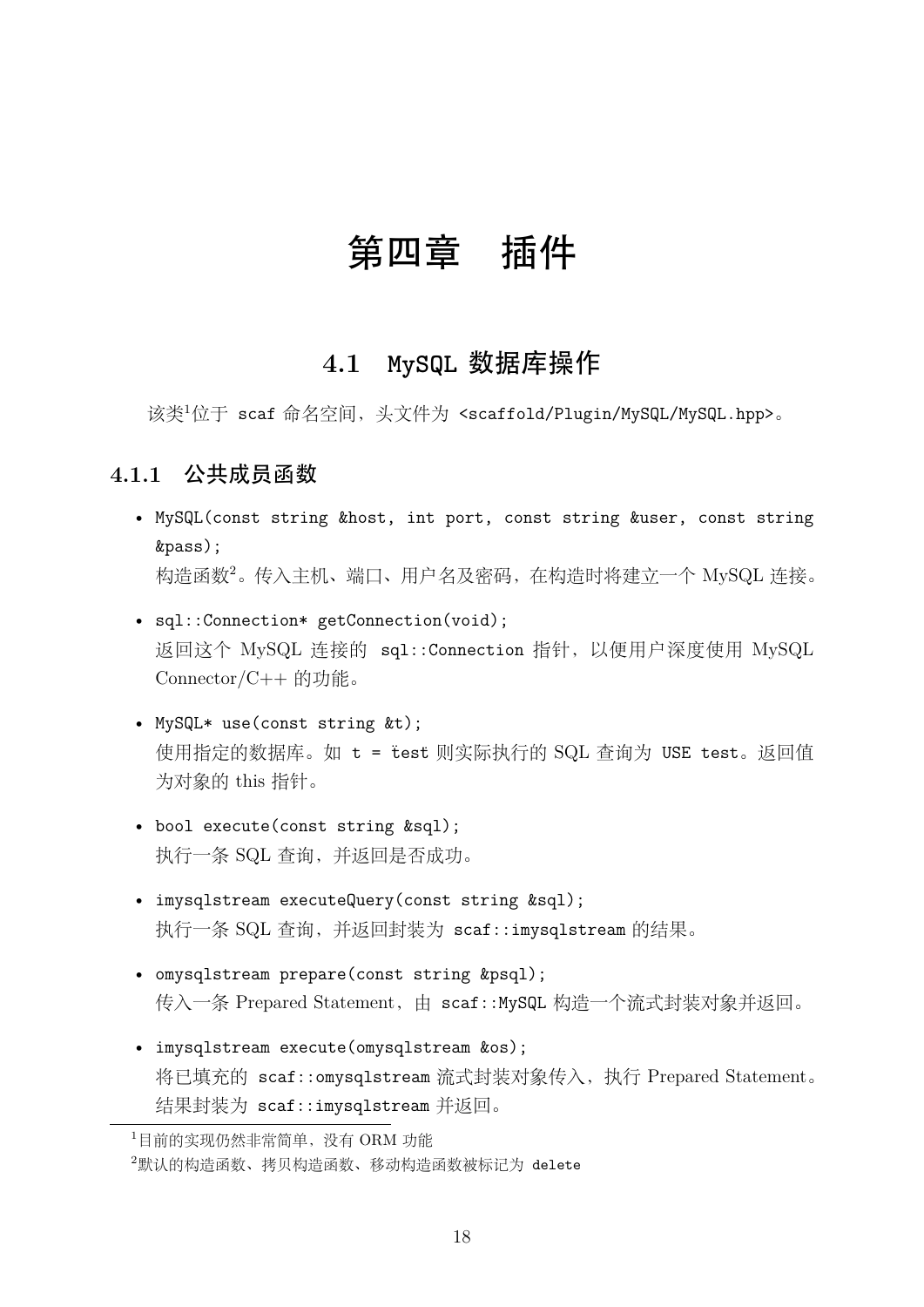## **4.1.2 MySQL** 数据类型

由于 MySQL 中的类型种类繁多,且与程序设计语⾔的类型系统关联性不强,不便 于完整地一一对应。头文件 Plugin/MySQL/MySQL.hpp 中定义了枚举 scaf::MysqlType, 共 11 种类型。在处理过程中, 它们与 C++ 的类型的对应情况如表。

| MySQL 类型       | 枚举标识符       | C++ 类型                 |
|----------------|-------------|------------------------|
| BIGINT         | BigInt      | std::string            |
| <b>BLOB</b>    | <b>Blob</b> | std::istream *         |
| <b>BOOLEAN</b> | Bool        | bool                   |
| DATETIME       | DateTime    | std::string            |
| 浮点数            | Double      | double                 |
| 整数             | Int         | int32 t                |
| 整数             | UInt        | uint32 t               |
| 整数             | Int64       | int64 t                |
| 整数             | UInt64      | uint64 t               |
| <b>NULL</b>    | Null        | sql::DataType::SQLNULL |
| 字符串<br>String  |             | std::string            |

表 4.1: MySQL 类型与 C++ 类型的对应关系

在 Scaffold 中, 对用户暴露的部分其实是使用 std::nullptr\_t 代表 NULL 类型。

# **4.2 imysqlstream** 流式封装

该类位于 scaf 命名空间, 头文件为 <scaffold/Plugin/MySQL/imstream.hpp>。

#### **4.2.1** 数据成员解释

| 类型               | 标识符    | 意义                           |  |
|------------------|--------|------------------------------|--|
| bool             | tied   | 标记是否绑定到结果集                   |  |
| bool             | copied | 标记该对象是否发生拷贝或移动               |  |
| unsigned int     | index  | 当前的列索引                       |  |
| sql::ResultSet * | rs     | MySQL Connector/C++ 提供的结果集指针 |  |

表 4.2: scaf::imysqlstream 数据成员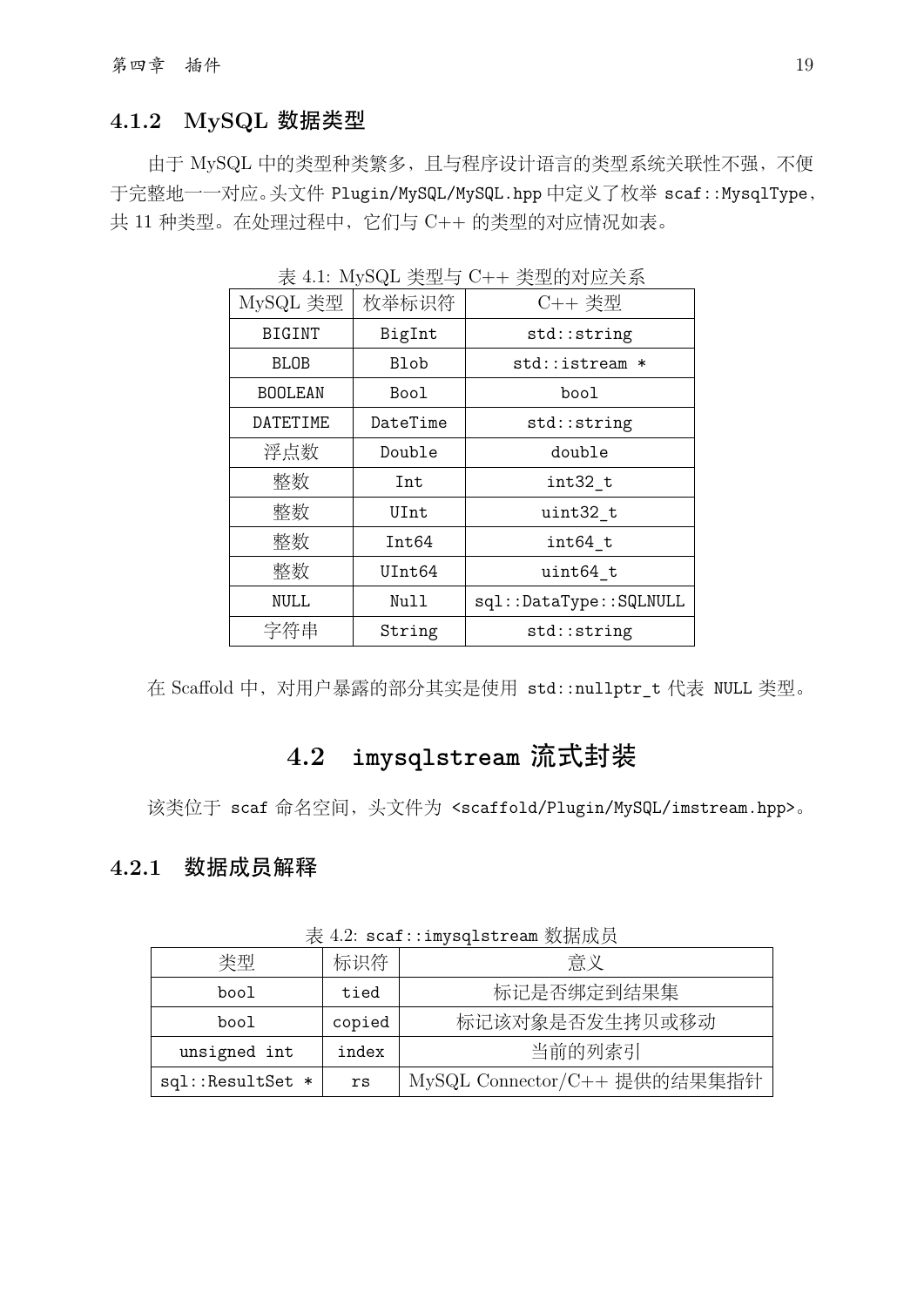#### **4.2.2** 公共成员函数

- void tie(sql::ResultSet\* rs); 把给定的数据集绑定到对象。
- void untie(void); 将已绑定的数据集解绑。若未绑定, 则无效果。
- sql::ResultSet& ref(void); 返回结果集对象的引用, 即 \*rs。
- sql::ResultSet\* ptr(void); 返回结果集对象的指针,即 rs。
- size t rowsCount(void); 获取结果集中的记录数量。
- bool startRow(void); 标记开始提取一行数据。若无法开始(无数据等情况)则返回 false。
- void skip(void); 跳过一列。
- void preventDeleting(void); 当对象析构时会 delete 绑定的结果集。调用这个方法将阻止这个动作。

#### **4.2.3** 运算符重载

共实现了 8 个形如 scaf::imysqlstream& operator >> (scaf::imysqlstream &is, T &val) 的重载。⼀般来说获取结果时较少会⽤到此类流式操作,原⽣的 SQL 连 接器操作可能更加方便。建议直接使用 rs 或调用 ref()、ptr() 来获得结果集对象, 使用原生的 get 系列操作。

| bool & |                              |                | double $\&$   std::string $\&$   std::istream * $\&$ |
|--------|------------------------------|----------------|------------------------------------------------------|
|        | int32 t $\&$   uint32 t $\&$ | $int64$ t $\&$ | uint64 t &                                           |

主 4.3: 法管阵 >> 重裁的右握作数米刑

# **4.3 omysqlstream** 流式封装

该类位于 scaf 命名空间, 头文件为 <scaffold/Plugin/MySQL/omstream.hpp>。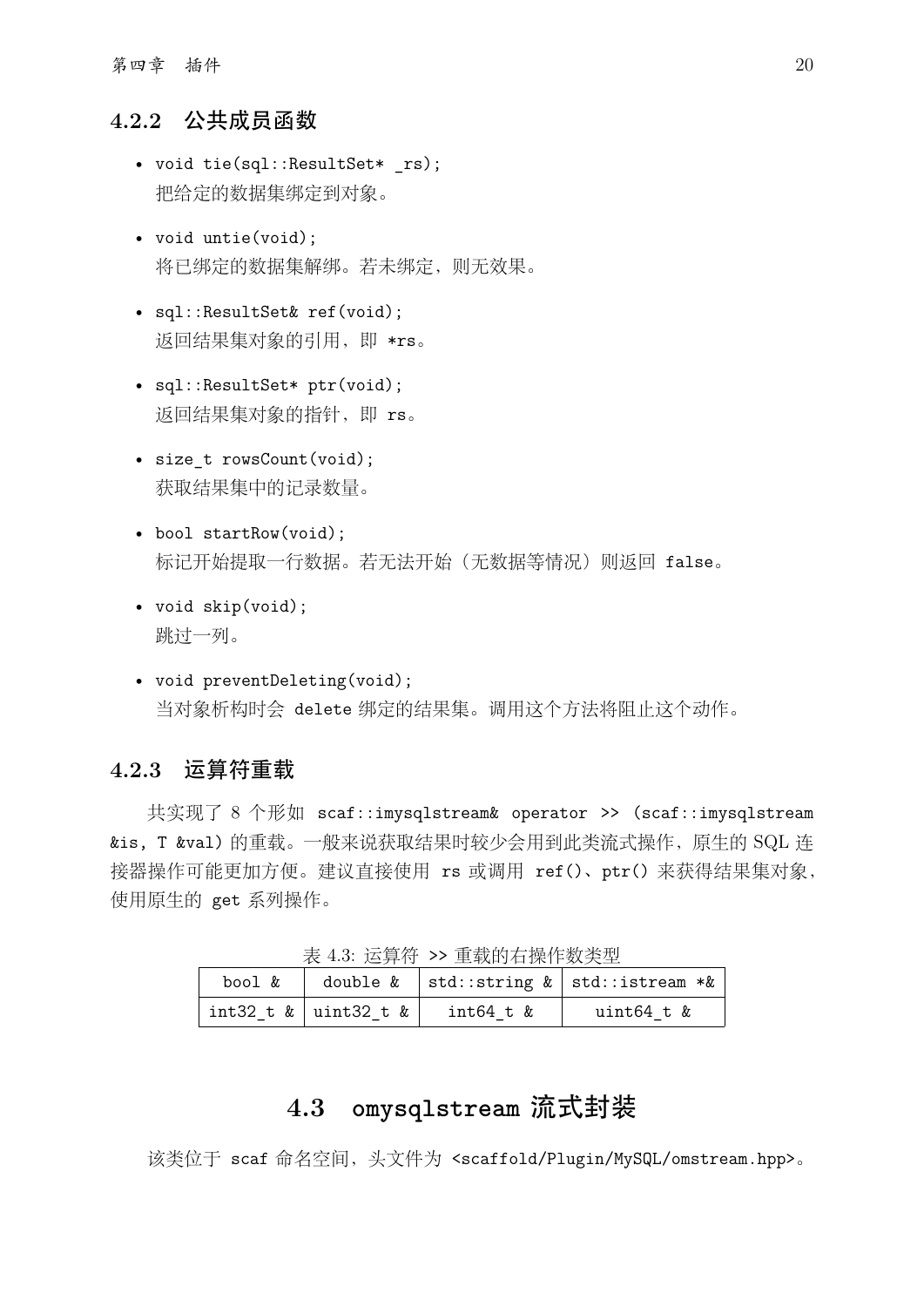#### **4.3.1** 数据成员解释

|  | 表 4.4: scaf::omysqlstream 数据成员 |  |
|--|--------------------------------|--|
|  |                                |  |

| 类型                       | 标识符                  | 意义                             |  |
|--------------------------|----------------------|--------------------------------|--|
| bool                     | 标记是否绑定到参数化语句<br>tied |                                |  |
| bool                     | copied               | 标记该对象是否发生拷贝或移动                 |  |
| unsigned int             | index                | 当前的列索引                         |  |
| sql::PreparedStatement * | pstmt                | MySQL Connector/C++ 提供的参数化语句指针 |  |

#### **4.3.2** 公共成员函数

- void tie(sql::PreparedStatement\* rs); 把给定的参数化语句绑定到对象。
- void untie(void); 将已绑定的参数化语句解绑。若未绑定,则无效果。
- sql::ResultSet& ref(void); 返回参数化语句对象的引用, 即 \*rs。
- sql::ResultSet\* ptr(void); 返回参数化语句对象的指针,即 rs。
- unsigned int getIndex(void); 获取当前填充到的列索引。
- unsigned int increaseIndex(void); 将当前列索引增加 1。
- void clear(void); 清空已填入的查询参数,重新使用该语句。
- void preventDeleting(void); 当对象析构时会 delete 绑定的参数化语句。调用这个方法将阻止这个动作。
- void set(const sql::SQLString &s, MysqlType t = MysqlType::String); 将一个 sql::SQLString 或 std::string 类型的对象填充到当前参数并预备 填写下一个。参数 t 的可选值有 MysqlType::String、MysqlType::BigInt 或 MysqlType::DateTime。